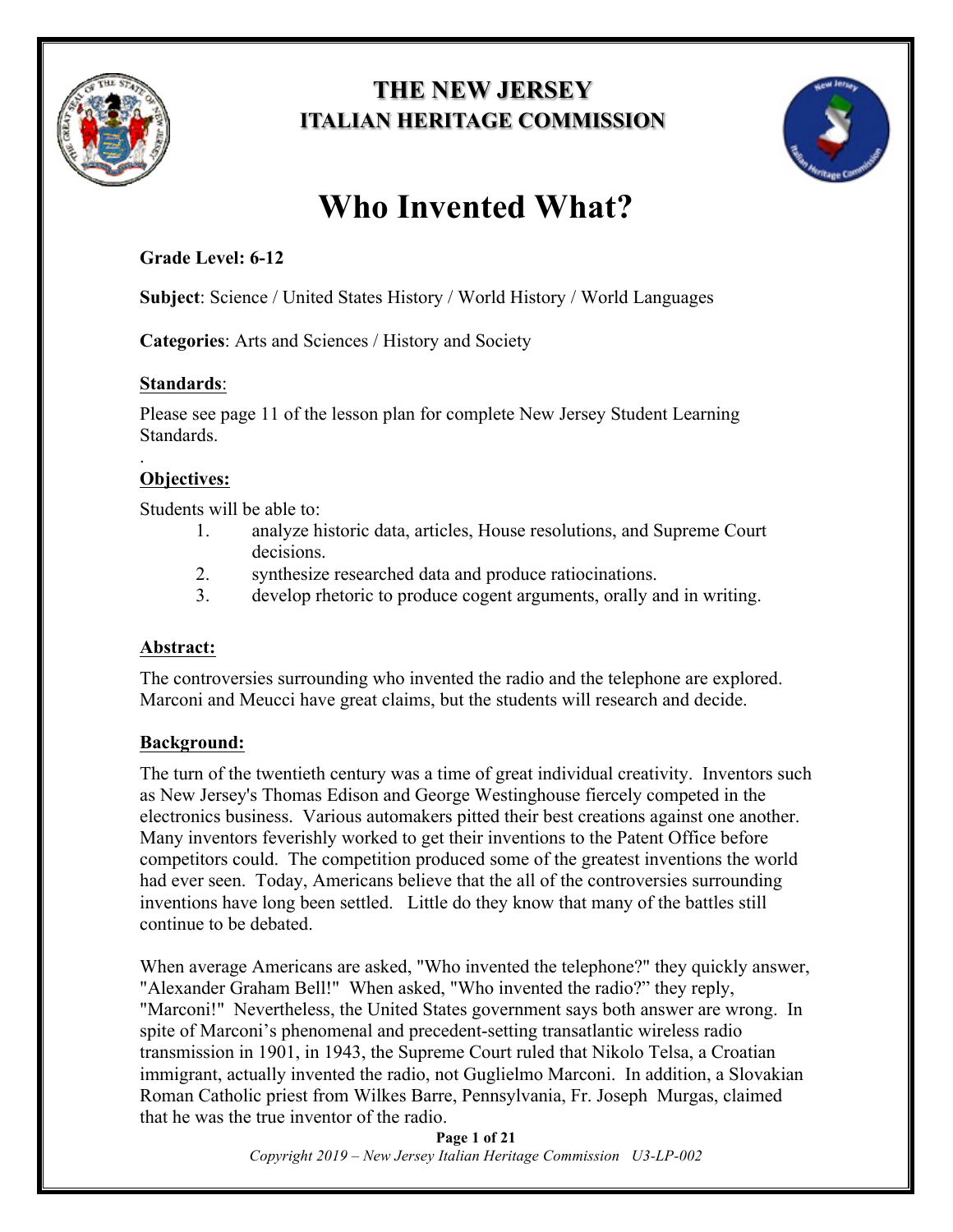Trying to settle another controversy, the House of Representatives in 2002 passed a resolution proclaiming that that the Florentine immigrant to America, Antonio Meucci actually invented the telephone, not the Scottish immigrant, Alexander Graham Bell. Ironically, this was not the first challenge to Bell's claim. Bell had beaten Elisha Gray to the patent office by a few hours and received the patent for the telephone. Gray sued Bell, but the Scottish inventor won the case in court.

### **Procedures:**

- I. Tell students that there are great controversies regarding who invented the first telephone and who invented the first radio.
	- A. The students are being commissioned by the (fictitious) National Board of Science to settle the controversies.
	- B. Divide the class into two.
		- 1. Half the class will investigate the radio controversy.
		- 2. Half the class will investigate the telephone controversy.
	- C. Further divide each group into three subgroups
		- 1. Radio Group
			- a. Guglielmo Marconi
			- b. Fr. Joseph Murgas
			- c. Nikolo Telsa
			- 2. Telephone Group
				- a. Antonio Meucci
				- b. Alexander Graham Bell
				- c. Elisha Gray
	- D. Each subgroup will investigate their respective inventor's claims.
		- 1. Each subgroup will record their findings in a subgroup journal.
			- 2. Each subgroup will write a five-page (double spaced) report advancing their inventor's claim.
				- a. Each paper will contain at least 6 sources in a bibliography.
				- b Each paper will contain at least 12 endnotes.
					- (All sources must be cited in the endnotes; all endnotes must be listed).
				- c. Each group should make enough copies for the teachers and for each classmate.
			- 3. Each group will put together a seven-minute talk (members of the subgroup may share the time with each other), advancing their inventor's position.
				- a. They will use information from their research and their position paper.
				- b. They will organize their talk, by reminding the listeners of their thesis, as they discuss each supporting detail, or proof.
				- c. They should use some props and other visuals.
				- d. They have a conclusion at the end of their talk, recapping their positions.
			- 4. The radio group will judge which inventor actually invented the telephone.
			- 5. The telephone group will judge which inventor actually invented

#### **Page 2 of 21**

*Copyright 2019 – New Jersey Italian Heritage Commission U3-LP-002*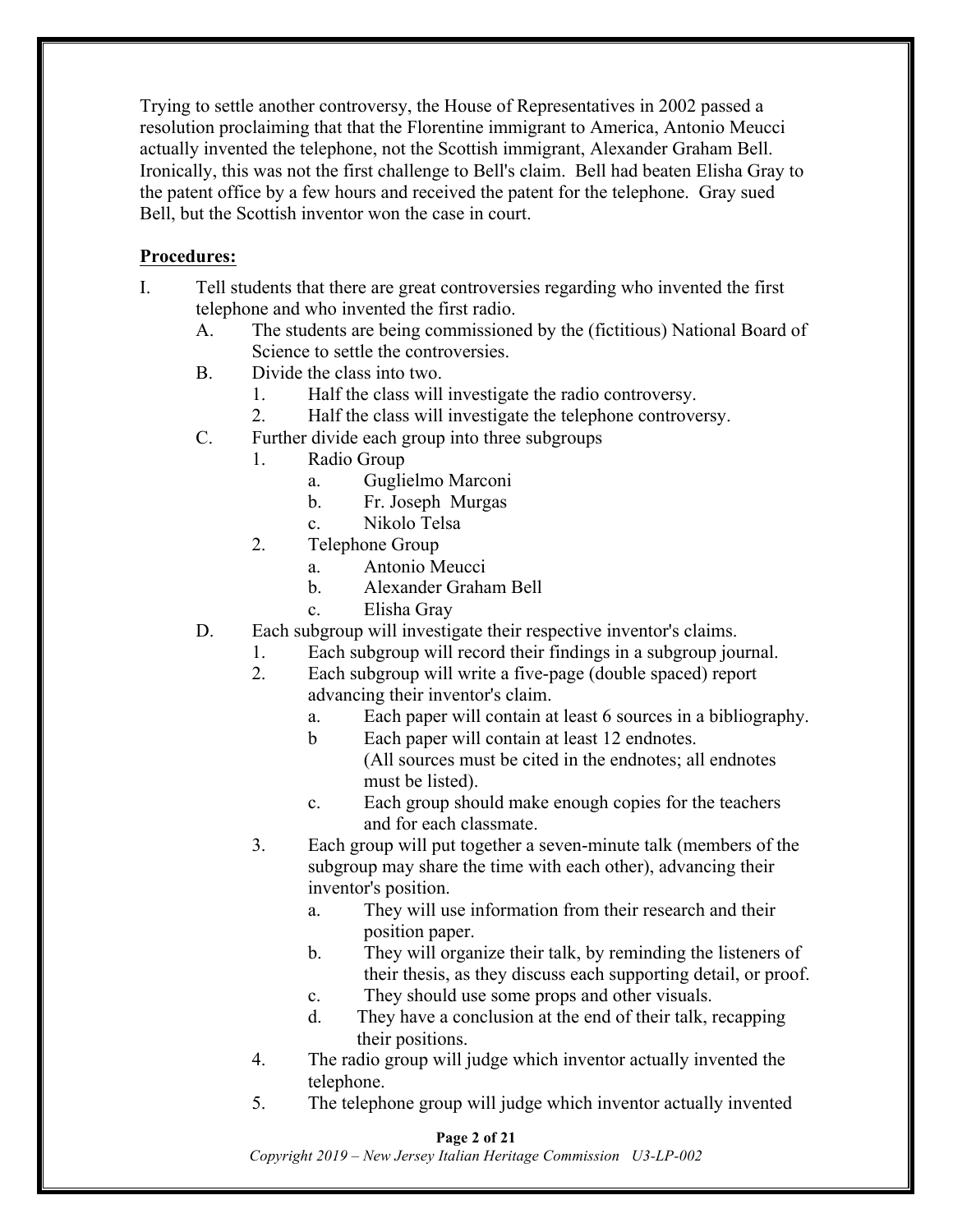#### the radio.

E. All groups may use the websites below, find other sites, or use the stacks in a library for their research.

#### **Assessment:**

Assess the paper by using the *New Jersey Registered Holistic Writing Rubric* for scoring. Assess the oral presentation with a teacher-made checklist.

#### **Extension:**

Have students investigate who invented the light bulb. Thomas Edison or Englishman, Joseph Swan? Students can begin their research at: Did Thomas Edison really invent the light bulb? https://www.livescience.com/43424-who-invented-the-light-bulb.html https://www.cio.com/article/2441341/thomas-edison--joseph-swan-and-the-real-dealbehind-the-light-bulb.html

#### **Resources:**

#### **Telephone**

- $\checkmark$  Invention of the Telephone: Complete History and Timeline https://sciencestruck.com/invention-of-telephone
- $\checkmark$  Bell did not Invent Phone Guardian Unlimited http://www.uwosh.edu/faculty\_staff/palmeri/commentary/meucci.htm
- $\checkmark$  Who is credited as inventing the telephone: Was it Alexander Graham Bell, Elisha Gray, or Antonio Meucci? http://www.loc.gov/rr/scitech/mysteries/telephone.html

#### **Gray**

- $\checkmark$  Gray's Caveat: The Invention of the Telephone https://www.thoughtco.com/elisha-gray-race-to-patent-telephone-1991863
- $\checkmark$  Elisha Gray http://www.oberlin.edu/external/EOG/OYTT-images/ElishaGray.html

#### **Bell**

- $\checkmark$  Alexander Graham Bell Family Papers Home http://memory.loc.gov/ammem/bellhtml/bellhome.html
- $\checkmark$  Alexander Graham Bell's Path to the Telephone -- Home Page http://www.iath.virginia.edu/albell/homepage.html

#### **Meucci**

- $\checkmark$  Antonio Meucci Explained https://everything.explained.today/Antonio\_Meucci/
- $\checkmark$  The Tragic Tale of the Telephone's Real Inventor, Antonio Meucci https://www.scmp.com/lifestyle/technology/article/1240794/tragic-taletelephones-real-inventor-antonio-meucci

#### **Page 3 of 21**

*Copyright 2019 – New Jersey Italian Heritage Commission U3-LP-002*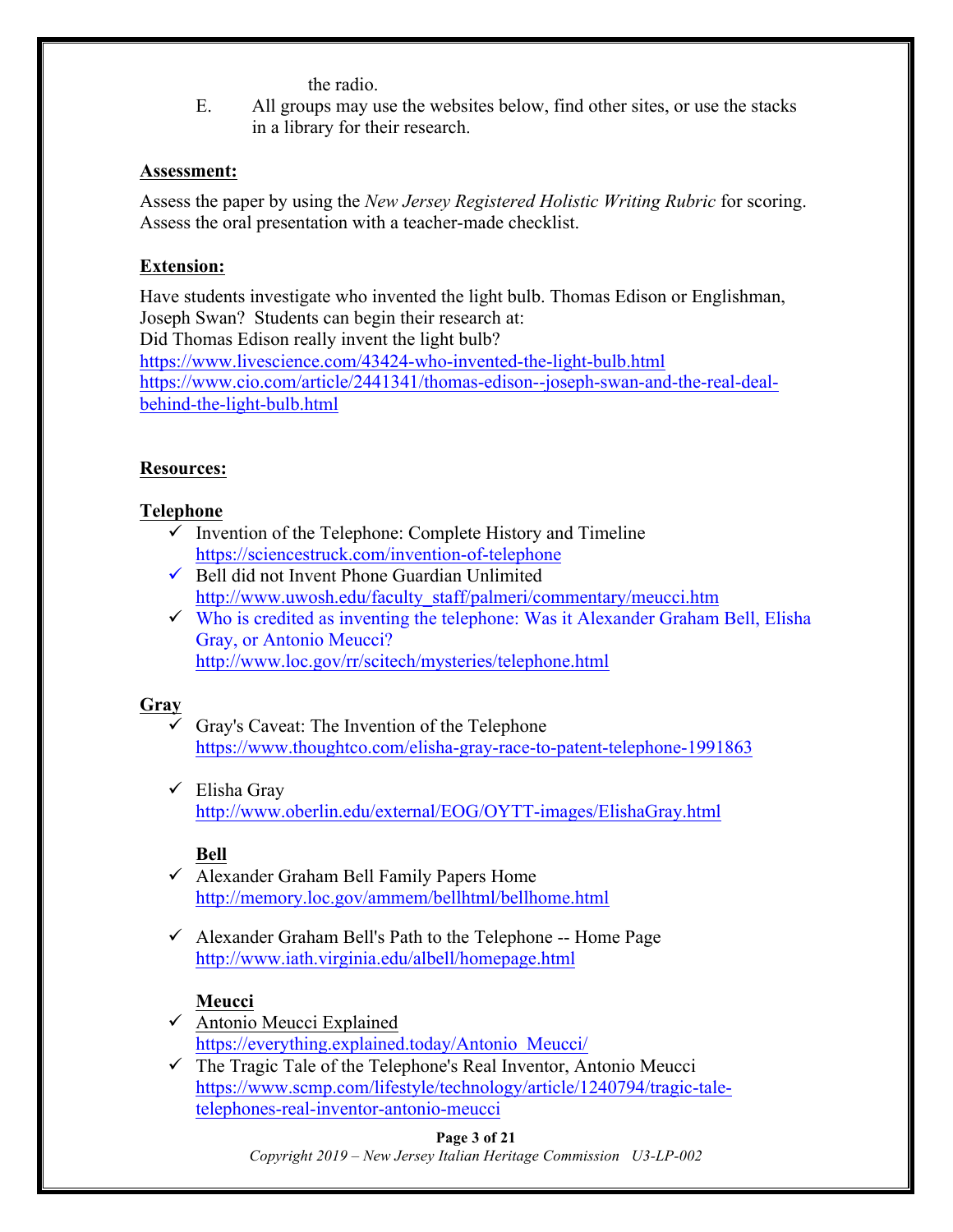- $\checkmark$  Antonio Meucci http://www.lifeinitaly.com/heroes-villains/antonio-meucci.asp
- $\checkmark$  Antonio Meucci http://www.freemasonry.bcy.ca/biography/meucci\_a/meucci\_a.html

#### **Radio**

- $\checkmark$  United States Early Radio History http://earlyradiohistory.us/index.html
- $\checkmark$  The Radio Entrepreneurs http://www.westga.edu/~bquest/2001/radio.htm
- $\checkmark$  Nikola Tesla: The Guglielmo Marconi case http://en.wikipedia.org/wiki/Invention\_of\_radio
- $\checkmark$  Priority in the Invention of Radio: Tesla vs. Marconi http://www.tfcbooks.com/mall/more/cover/431-pir.htm PBS - Master of Lightning Who Invented Radio http://www.pbs.org/tesla/ll/ll\_whoradio.html

### *Marconi*

- $\checkmark$  Guglielmo Marconi : Biography https://www.biography.com/inventor/guglielmo-marconi
- $\checkmark$  Marconi: Marconi History https://www.history.com/topics/inventions/guglielmo-marconi

#### *Murgas*

- $\checkmark$  Accomplishment of Joseph Murgas in his invention of the radio http://en.wikipedia.org/wiki/Jozef\_Murga%C5%A1
- $\checkmark$  Murgas System of Wireless Telegraphy (1905) http://earlyradiohistory.us/1905mur.htm

### *Telsa*

- $\checkmark$  Nikola Tesla http://en.wikipedia.org/wiki/Nikola\_Tesla
- $\checkmark$  Nikola Tesla inventor, engineer, scientist https://www.famousscientists.org/nikola-tesla/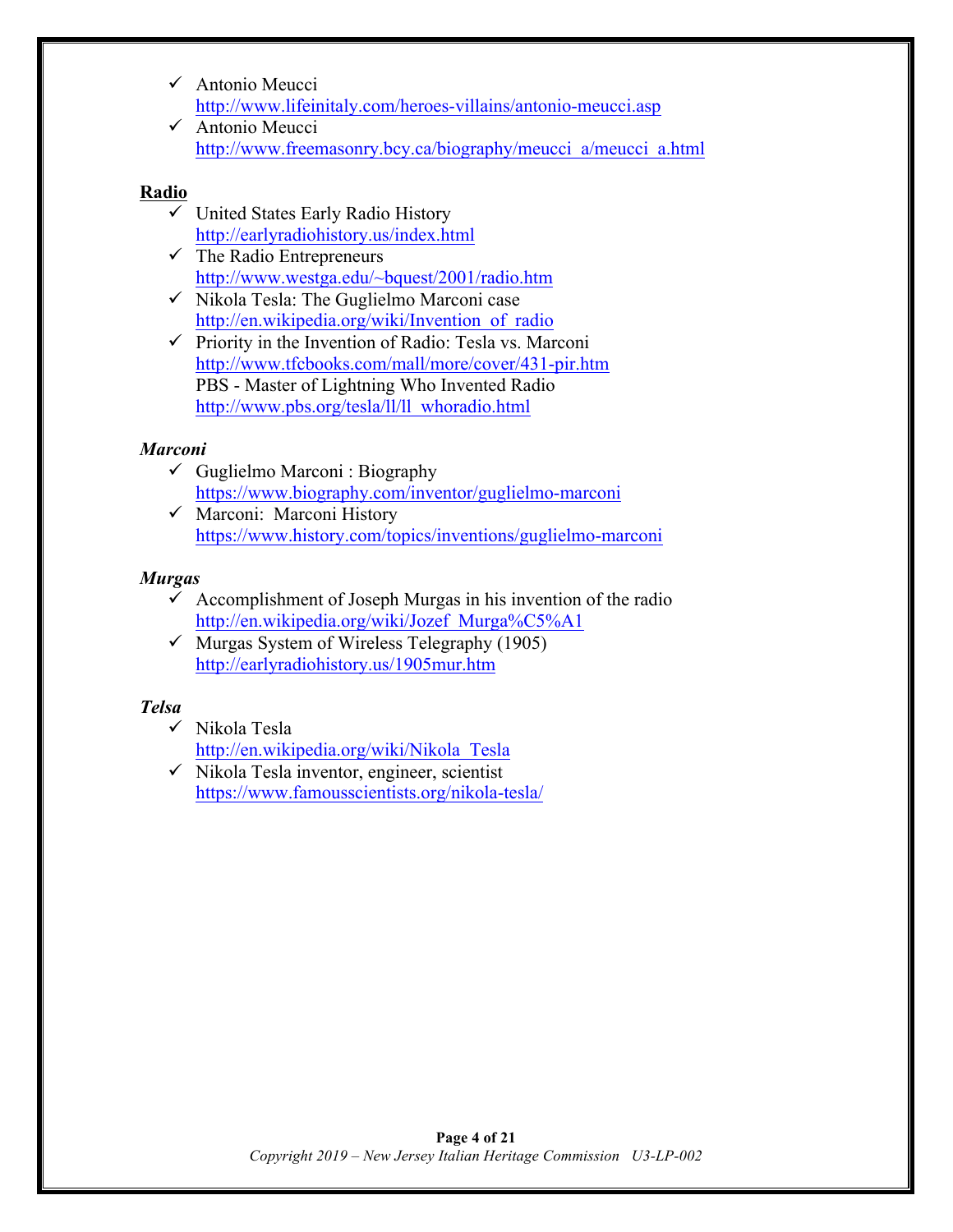# **Supplemental Information**

# Guglielmo Marconi

On April 25, 1874, Giuseppe Marconi, an Italian country gentleman, and his second wife Annie Jameson, daughter of Andrew Jameson of Daphne Castle in the County Wexford, Ireland and of Jameson Whiskey fame became parents to their second son, Guglielmo, in Bologna, Italy. Giuseppe's two sons spent their childhood in England with their mother Annie. From his mother, Guglielmo inherited tenaciousness and firm resolve, along with knowledge of the English language. From his father, he received a strong will and adroit business talent.

Guglielmo was privately educated in Bologna, in Florence, and in Leghorn. As a young student, he developed an ardent passion for both physical and electrical sciences. Marconi studied physics unremittingly at the technical institute of Livorno and the University of Bologna. On his family estate, *Villa Griffone* in Pontecchio, Marconi used his own laboratory for elementary experiments, trying to transmit a wireless message with electromagnetic waves. Through assiduous study of research from earlier scientists such as: the Scotsman, Clark Maxwell, the German Heinrich Hertz, the Italian, Augusto Righi, and the Englishman Oliver Lodge, the young Marconi succeeded in sending wireless signals over a distance of one and a half miles.

On February 2, 1896 Marconi returned to England where he met with his cousin David Jameson, an Anglo-Irish scion of the whiskey empire. Jameson introduced his cousin to the Director of the Post and Telephones Company, Sir William Preece, who quickly became an enthusiastic supporter. Later the following year on June 2, 1897, Marconi was granted the world's first patent for a system of wireless telegraphy-- British Patent number 12039.

On July 27 Marconi performed his first official experiment from the terrace of the Post Office, at Three Mile Hill sending signals across the Salisbury plain. Also during July 1897 Marconi formed The Wireless Telegraph & Signal Company Limited. On September 2, Marconi sent signals between Penarth and Weston, England; he had sent signals across the Bristol Channel.

Later in 1897 the Bologna native gave a demonstration to the Italian Government at Spezia, where wireless signals were sent over a distance of twelve miles. In 1899 Marconi established wireless communication between France and England, across the English Channel. He then erected permanent wireless stations at The Needles, the Isle of Wight, at Bournemouth and later at the Haven Hotel, Poole, and Dorset.

In 1900 Marconi took out patent #7777 for "tuned or syntonic telegraphy." In December 1901, he transmitted the first wireless signals across the Atlantic between Poldhu, Cornwall, in the United Kingdom and St. John's, Newfoundland in Canada. He wanted to demonstrate that wireless waves were not affected by the curvature of the Earth, so his experimental transmission traveled 2,100 miles.

> **Page 5 of 21** *Copyright 2019 – New Jersey Italian Heritage Commission U3-LP-002*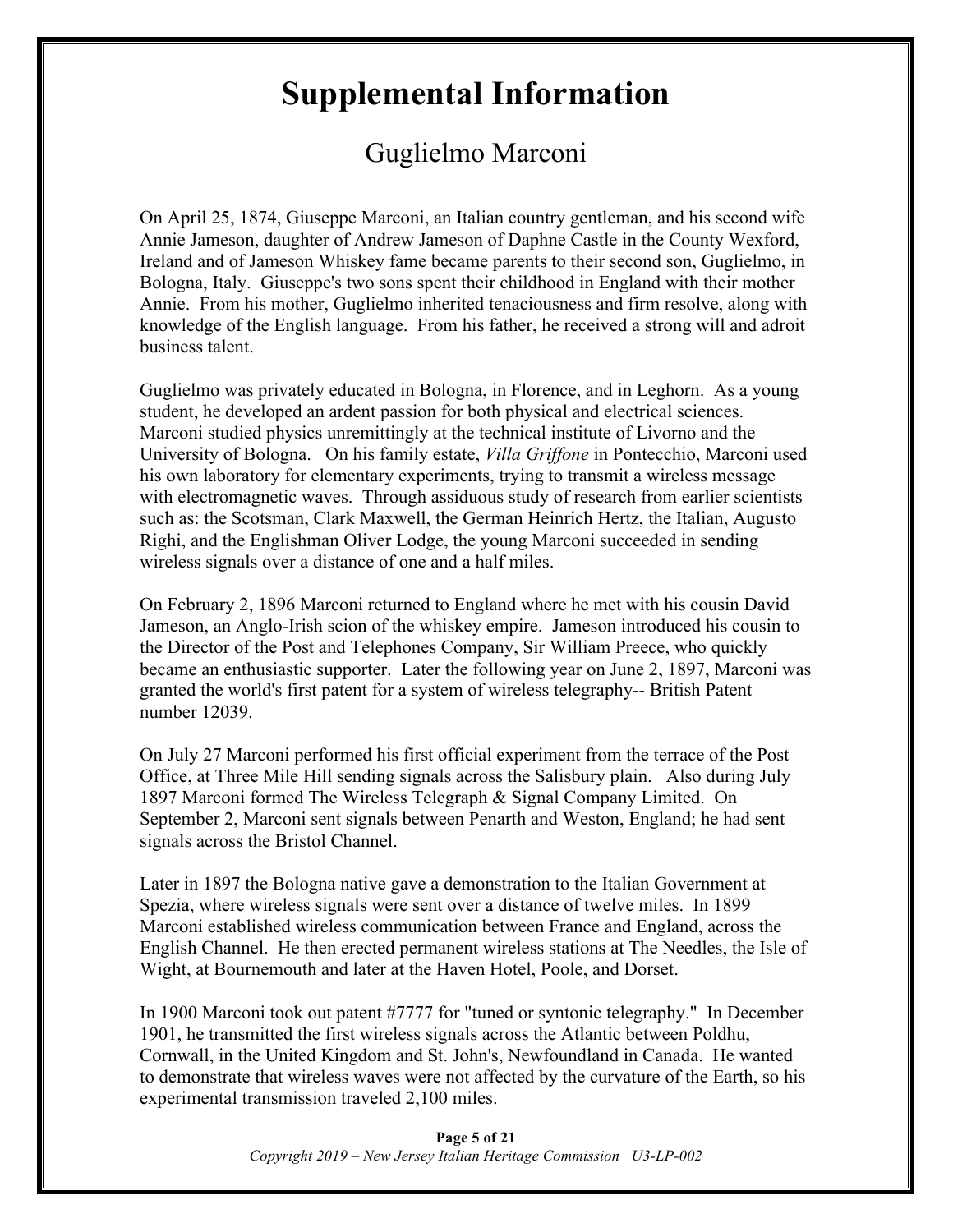On February 22, 1902, during a voyage on the American liner *Philadelphia*, he first demonstrated "daylight effect" relative to wireless communication. Later that same year, he patented his magnetic detector which then became the standard wireless receiver for many years. Marconi came to the New World to build a big radio station in Glace Bay in Nova Scotia, through invitation of the Canadian government. While crossing the Atlantic, the Italian electronic genius conducted important experiments, discovering the harmful influence of solar radiation on transmissions. He soon realized that the coherer could not meet the mounting needs of stability of reception. To compensate for this deficiency, he created a new kind of detector. This new device was the Magnetic Detector, which he patented on June 25, 1902.

In December 1902 Marconi transmitted the first complete messages to Poldhu from stations at Glace Bay, Nova Scotia, and afterward from Cape Cod, Massachusetts. These early tests culminated in 1907. Later, after the first shorter-distance public service of wireless telegraphy had been established between Bari, Italy and Avidari, Montenegro. He then opened the first transatlantic commercial service between Glace Bay and Clifden, Ireland.

In 1905 Marconi patented his horizontal directional aerial, and during the same year he married the Honorable Beatrice O'Brien, daughter of the l4th Baron of Inchiquin, Ireland. His marriage with O'Brien lasted twenty-two years and produced a son and two daughters.

Four years later in l909, Marconi shared the Nobel Prize in Physics, with Karl Ferdinand Braun, for his important work in radio communications. Marconi has received honorary doctorates from several universities and many other international honors and awards

When the "unsinkable" ocean liner *Titanic* struck an iceberg and sank to the bottom of the sea on April 15, 1912, the horrific tragedy cost hundreds of lives; nonetheless, those whom survived did so because rescuers could receive distress calls from the Marconi wireless equipment on board. The Right Honorable Herbert Samuel, British Postmaster General at the time, stated: "Those who had been saved, had been saved through one man, Mr. Marconi and . . . his marvelous invention."

In 1914, prior to Italy's entrance into World War I, Marconi joined the Italian Army as a lieutenant. He was promoted to captain in 1915 after Italy joined the Allied side in the Great War. Marconi was then transferred to the Italian Navy with the rank of commander. As a naval commander, he was part of the Italian government's mission to the United States in 1917. After the war in 1919, Marconi was appointed Italian plenipotentiary delegate to the Paris Peace Conference at Versailles. The Italian government awarded Marconi the Italian Military Medal in 1919 for his war service.

During the war, Marconi returned to his investigation of short waves, which he had used in his first experiments. After further tests by his colleagues in Britain, he conducted an intensive series of trials from installations at the Poldhu Station and in his yacht *Elettra,* cruising in the Atlantic and Mediterranean. After the tests, the British Government decided to use Marconi's system for communications throughout the Empire. The first beam station was opened in 1926 between England and Canada. Other stations were

> **Page 6 of 21** *Copyright 2019 – New Jersey Italian Heritage Commission U3-LP-002*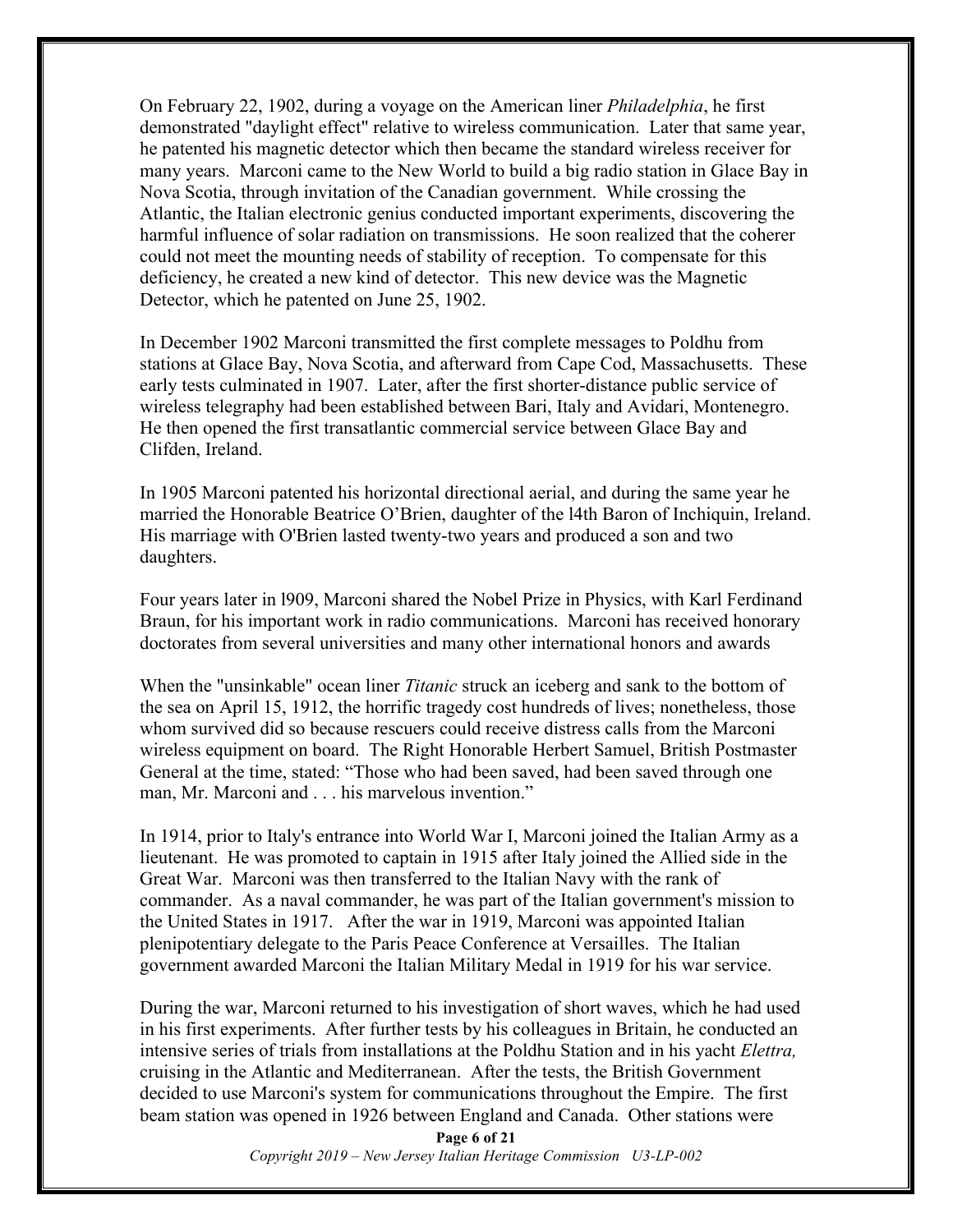used the following year.

In 1927, Marconi had his marriage to Beatrice O'Brien annulled, and he then wedded the Countess Maria Cristina Bozzi Scali. They soon had a baby daughter. By the next year on January 1, Marconi was named president of C.N.R. (National Research Council) and he continued his work. On March 26, 1930, from aboard the *Elettra,* moored in the harbor of Genova, he sent a signal that covered 14,000 miles and lit the town hall in Sydney, Australia. On September 17, Marconi was then named President of the Italian Royal Academy. Because of the start of regular radio services all throughout the world, the air was becoming more and more jammed with signals.

On February 12, 1931 Marconi, in the presence of Pope Pius XI, inaugurated the new Vatican Radio Station, and on September 13 of that same year, from his office in Rome, he lighted the statue of the Redeemer in Rio de Janeiro, via the Coltano repeater. In 1931 Marconi began research into the propagation characteristics of still shorter waves, resulting in the opening of the world's first microwave radiotelephone link between the Vatican City and the Pope's summer residence at Castel Gandolfo in 1932.

After some more time in England, Marconi moved to Rome in 1935, never to leave Italy again. He died July 20, 1937 at the age of sixty-three. His body was laid to rest in the mausoleum on the grounds of his family estate at *Villa Griffone*. In honor of the great Italian inventor, wireless stations throughout the world fell silent for two full minutes. For those two minutes, the airwaves were again as silent as they had been before Marconi's miraculous breakthrough.

#### **Sources:**

- ü "A Science Odyssey: People and Discoveries Guglielmo Marconi 1874-1937." http://www.pbs.org/wgbh/aso/databank/entries/btmarc.html
- $\checkmark$  Guglielmo Marconi Biography: Physicist, Entrepreneur (1874–1937) https://www.biography.com/inventor/guglielmo-marconi
- $\checkmark$  "Marconi and Ireland The Small Country that Played a Big Role in the Radio Age," 23 January 2018. Engineers Journal. http://www.engineersjournal.ie/2018/01/23/marconi-ireland-radio-age/
- ü Carole E. Scott. "The Contribution of Guglielmo Marconi." *The Radio Inventor/Entrepreneurs.* http://www.westga.edu/~bquest/2001/radio.htm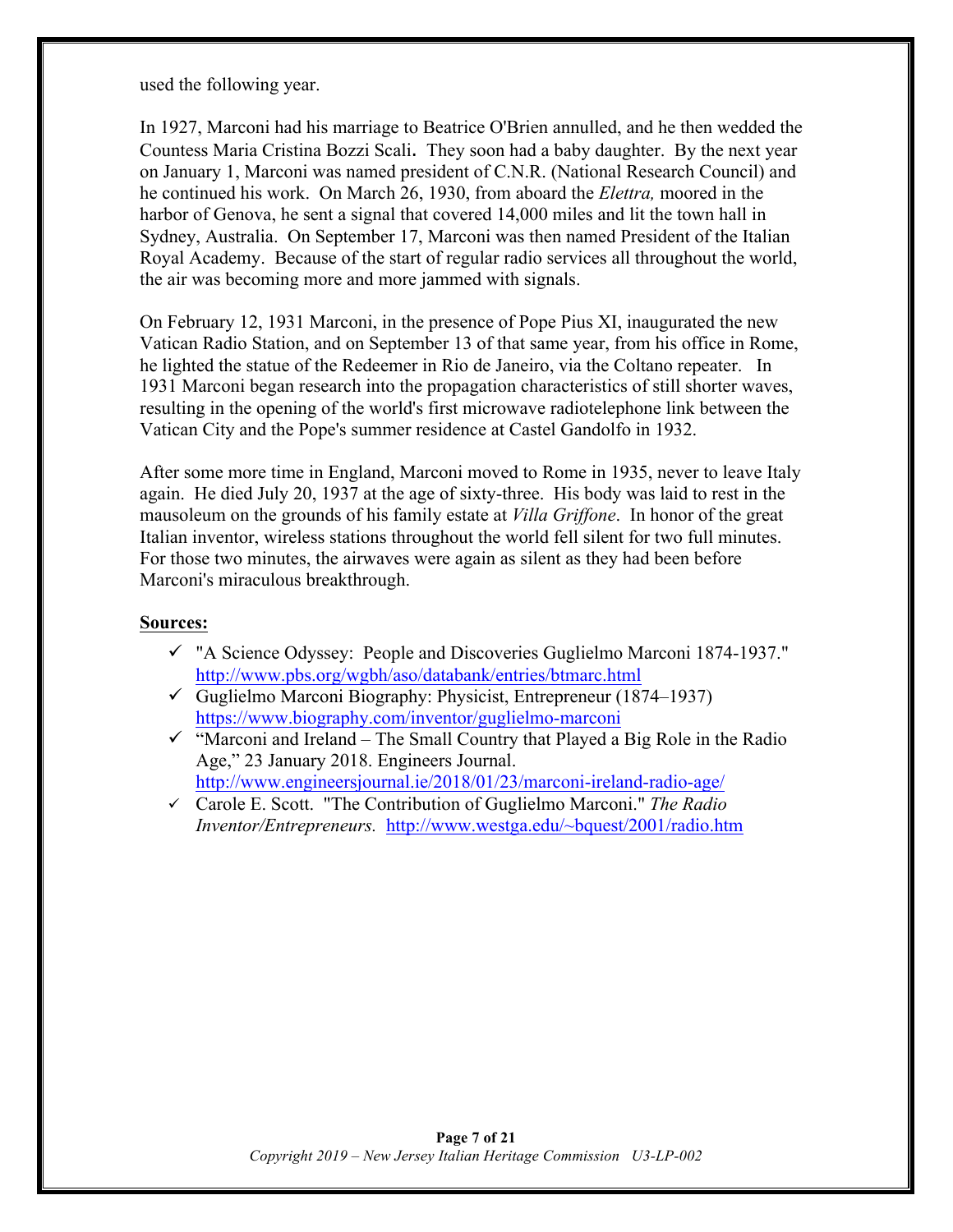# **Supplemental Information**

# Antonio Meucci

American history books all teach about the brilliant Scotsman, Alexander Graham Bell's invention of the telephone in 1876. Students often learn of Bell calling his assistant with "Come here Watson, I want you," as the first words to ever travel on a wire to a listener in another room. As with many legends and even actual stories in history, there are factors and events that are often neglected by students' textbooks or movies. Rarely does a student hear that Alexander Graham Bell only beat a fellow inventor, Elisha Gray to the patent office by a few hours on the same day. Even fewer people ever learn that the telephone had really been invented years before Bell's 1876 patent. In 1855 an Italian immigrant, named Antonio Meucci, first used the telephone to stay connected with his infirmed wife in another room. In order to report accurate history, textbooks must be rewritten to tell the true story.

Meucci was an inscrutable man who seemed not to possess a great deal of managerial adroitness to complement his unbelievable scientific genius. To further compound his problems dealing with fast-pasted American society, Meucci could not communicate in English. Thus, most of his activity centered around an Italian speaking community on Staten Island. He lived in an Italian immigrant world within the English-speaking American culture of the United States.

Antonio Meucci was born April 13, 1808 in San Frediano, near Florence, Italy. At the Florence Academy, Meucci learned design and mechanical engineering. He later worked as a stage technician until 1835, when he accepted a job as scenic designer and stage technician in Havana, Cuba, then a colony of Spain. While in Cuba in 1849, working on methods to treat illnesses with electric shocks, he discovered that sounds could travel by electrical impulses over copper wire. Realizing the tremendous potential of his discovery, he moved to Staten Island, near Manhattan, in 1850 in hopes attaining financial backing for his project. In 1855 when Meucci's wife, Ester, became partially paralyzed he rigged a system to link her bedroom with his neighboring workshop and other rooms in the house.

While in New York, Meucci had trouble getting anyone to review his discoveries. Moreover, he spent much of his time assisting exiled and fugitive Italian revolutionaries. The world-renowned Italian republican, revolutionary Giuseppe Garibaldi, resided with Meucci while he was in the United States. Unfortunately, Meucci spent considerable hours trying to help his revolutionary friends, while many of them stayed with him in America. He worked hard to develop new or improved manufacturing methods for products such as beer, candles, pianos, and paper to support them all. Regrettably, he possessed very little business acumen and many of his ventures failed. The projects that did meet some success were quickly stolen by deceitful agents or frittered away by incompetent managers. Much of Meucci's misfortune could be attributed to his lack of proficiency in the English language. The revolutionaries whom Meucci had endeavored to assist would often just take from the humble inventor, while they spent most of their

> **Page 8 of 21** *Copyright 2019 – New Jersey Italian Heritage Commission U3-LP-002*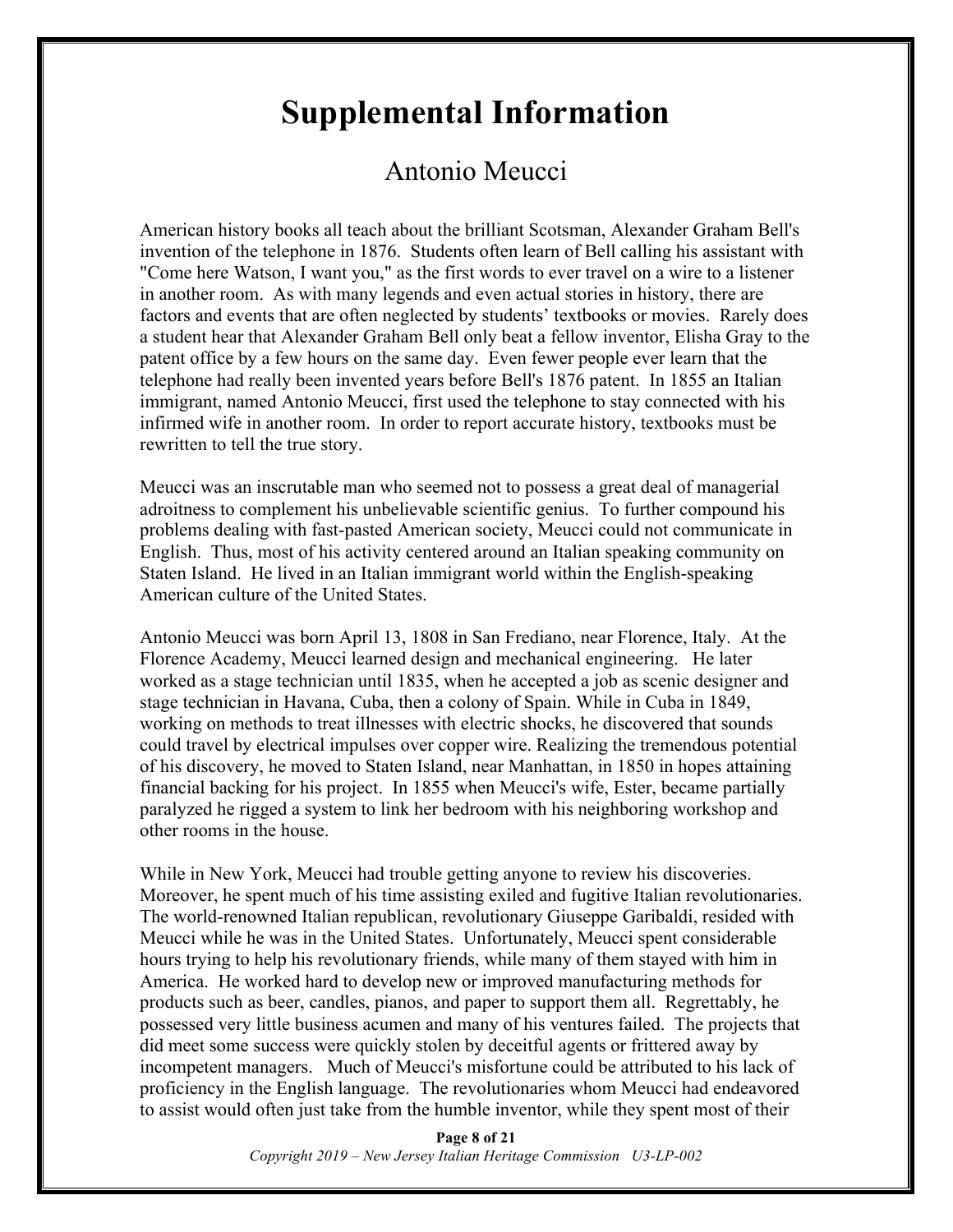days engaged in deep political debate. While providing for his guests, Meucci also spent time perfecting his telephone for practical use.

Meucci organized an exposition in his Italian community to attract financial support for his working-model telephone in 1860. He had a singer sing into the mouthpiece. A crowd he had placed a good distance away clearly heard the singer's voice. A local Italian language newspaper recorded the event, and Signor Bendelari took a model of the invention to Italy in an effort to help Meucci get the financial backing he needed. Unfortunately, Bendelari was unable to get anyone in Italy to support Meucci's project.

Meucci's failure to find funding relegated the unfortunate inventor to a near impecunious existence. While at this near nadir of his life, more tragedy followed. When traveling from New York he was severely burned when the ship's boiler exploded. Fortunately, Meucci survived the accident, but only after serious injury. While he was in the hospital, his wife sold many of Meucci's working models including the telephone, to a secondhand dealer for a much-needed six dollars. When Meucci sought to get the models back from the dealer, he discovered that they had been sold to an unknown buyer.

Meucci knew that the telephone could be the key to his success. He worked unceasingly to build new models and designs. Knowing that someone had his first models, Meucci worried that he would not be able to cash in on his invention. Since the \$250 fee needed to take out a patent was an astronomical amount at the time for someone in Meucci's modest position, he decided to register for a much cheaper caveat or notice of intent on December 28, 1871. He renewed the registration in 1872 and again 1873. Unfortunately, Meucci never made subsequent renewals.

Immediately after he received his caveat, Meucci tried again to attain financial support for his telephone. He brought a model to the vice president of one of the affiliates of the newly established Western Union Telegraph Company in 1872. Meucci asked the executive if he could demonstrate his "Talking Telegraph" on the wires of the Western Union system. Lamentably, every time Meucci contacted the vice president, Edward B. Grant, he was told that there was no time for the test. After two years Meucci demanded the return of his materials. Astonishingly, he was told that they had been "lost."

Meucci's greatest fears were realized when in 1876, Alexander Graham Bell filed a patent for an invention he called the telephone. When Meucci found out, he instructed his lawyer to write a protest to the U.S. Patent Office in Washington, something that was never done. Later, an associate did contact Washington and found out that all of the documents relevant to Meucci's caveat had been "lost"! Later, an investigation showed illegal collusion between certain employees of the Patent Office and officials of Bell's company.

In an 1886 court case Meucci was able to explain every detail of his invention which left little doubt of his truthfulness. The Supreme Court agreed to hear the case in 1889, but Meucci died and the case was then dropped.

In 2002, the United States Congress, in order to rectify an injustice, recognized the destitute Italian immigrant as the true inventor of the telephone, rather than Alexander Graham Bell. Congress finally hailed Antonio Meucci as a father of modern

> **Page 9 of 21** *Copyright 2019 – New Jersey Italian Heritage Commission U3-LP-002*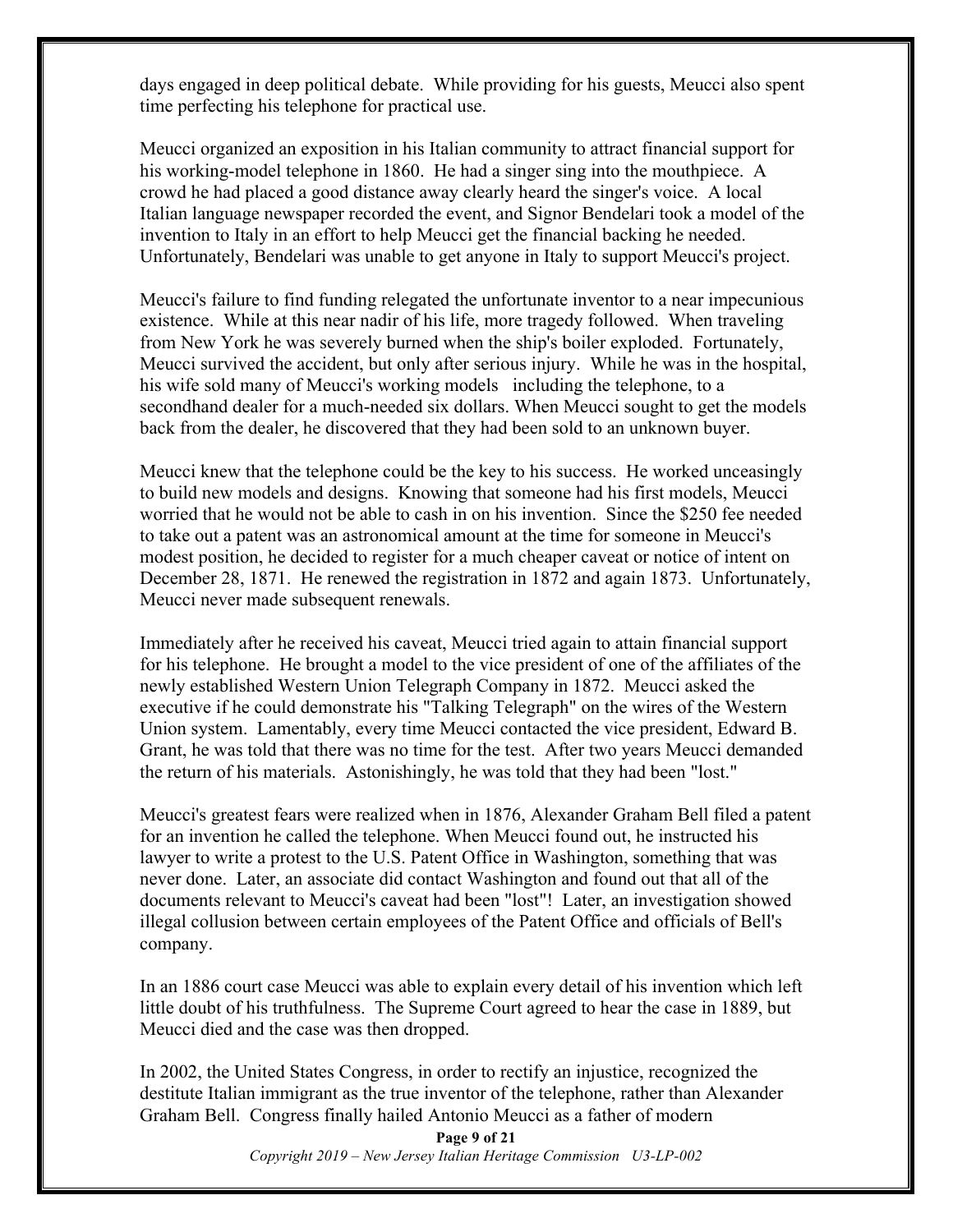communications, 113 years after his death.

#### **Sources:**

 $\checkmark$  Mary Bellis, "Did Meucci Invent the Telephone Before Alexander Graham Bell?" Thought Co. July 03, 2019. https://www.thoughtco.com/antonio-meucci-4071768

 $\checkmark$  "Antonio Meucci, The True Inventor of the Telephone," Wednesday, January 25, 2012

https://todayinsocialsciences.blogspot.com/2012/01/antonio-meucci-trueinventor-of.html

- $\checkmark$  Rory Carroll, "Bell Did Not Invent Telephone, US Rules Scot Accused of Finding Fame by Stealing Italian's Ideas." *Guardian Unlimited,* June 17 2002. http://www.guardian.co.uk/Archive/Article/0,4273,4434963,00.html
- ü Rory Carroll, "Bell Cut Off as Phone Inventor." *The Age,* June 18 2002. http://www.theage.com.au/articles/2002/06/17/1023864404146.html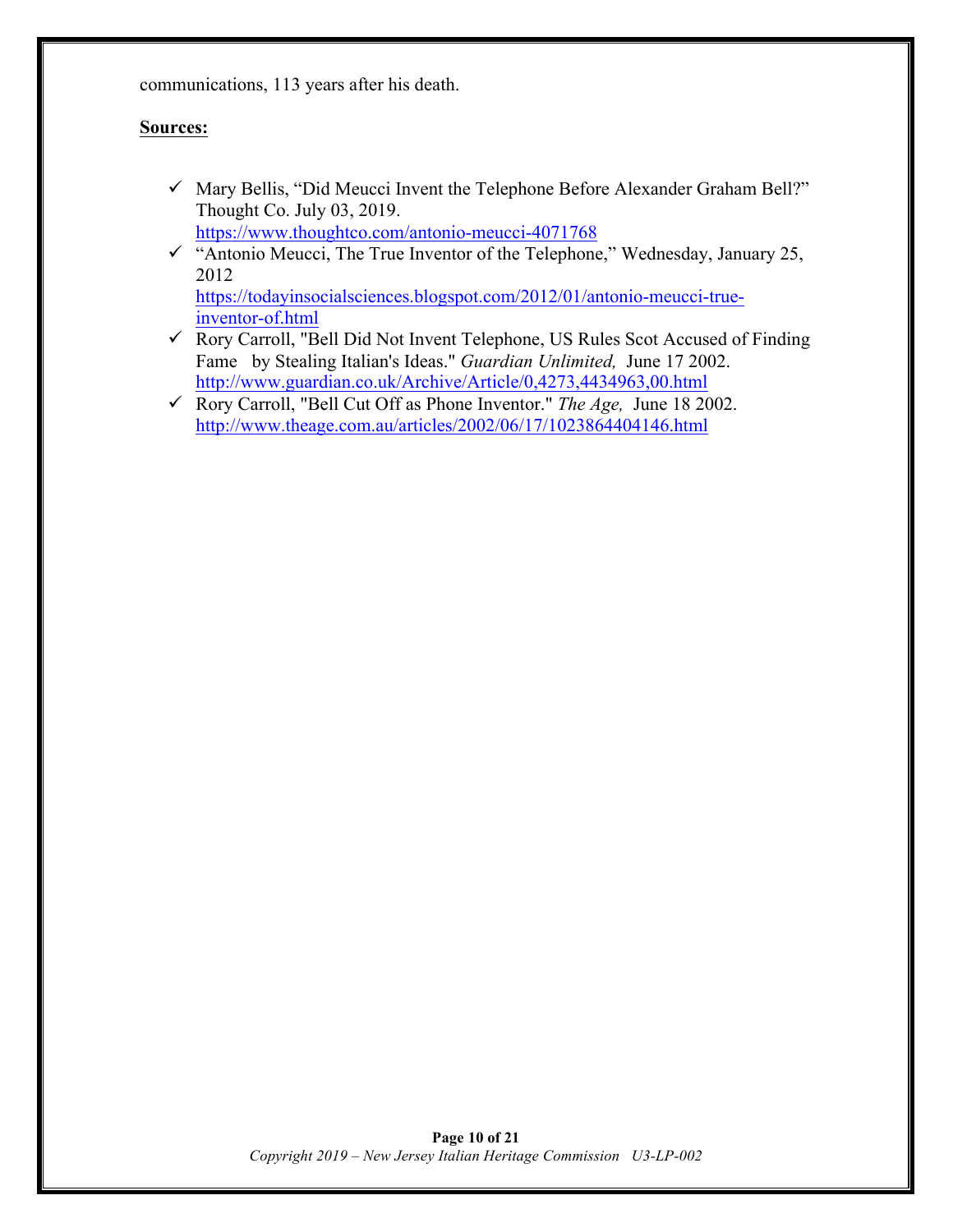# **New Jersey Student Learning Standards**

## **English Language Arts**

W.6.1. Write arguments to support claims with clear reasons and relevant evidence.

W.6.1.a. Introduce claim(s) and organize the reasons and evidence clearly.

W.6.1.b. Support claim(s) with clear reasons and relevant evidence, using credible sources and demonstrating an understanding of the topic or text.

W.6.1.c. Use words, phrases, and clauses to clarify the relationships among claim(s) and reasons.

W.6.1.d. Establish and maintain a formal/academic style, approach, and form.

W.6.1.e. Provide a concluding statement or section that follows from the argument presented.

W.6.2 Write informative/explanatory texts to examine a topic and convey ideas, concepts, and information through the selection, organization, and analysis of relevant content.

W.6.2a A. Introduce a topic and organize ideas, concepts, and information, using text structures (e.g., definition, classification, comparison/contrast, cause/effect, etc.) and text features (e.g., headings, graphics, and multimedia) when useful to aiding comprehension.

W.6.2b Develop the topic with relevant facts, definitions, concrete details, quotations, or other information and examples.

W.6.2c Use appropriate transitions to clarify the relationships among ideas and concepts.

W.6.2d Use precise language and domain-specific vocabulary to inform about or explain the topic.

W.6.2e Establish and maintain a formal/academic style, approach, and form.

W.6.2f Provide a concluding statement or section that follows from the information or explanation presented.

W.6.7 Conduct short research projects to answer a question, drawing on several sources and refocusing the inquiry when appropriate.

W.6.8 Gather relevant information from multiple print and digital sources; assess the credibility of each source; and quote or paraphrase the data and conclusions of others while avoiding plagiarism and providing basic bibliographic information for sources.

W.6.9 Draw evidence from literary or informational texts to support analysis, reflection, and research.

#### **Page 11 of 21**

*Copyright 2019 – New Jersey Italian Heritage Commission U3-LP-002*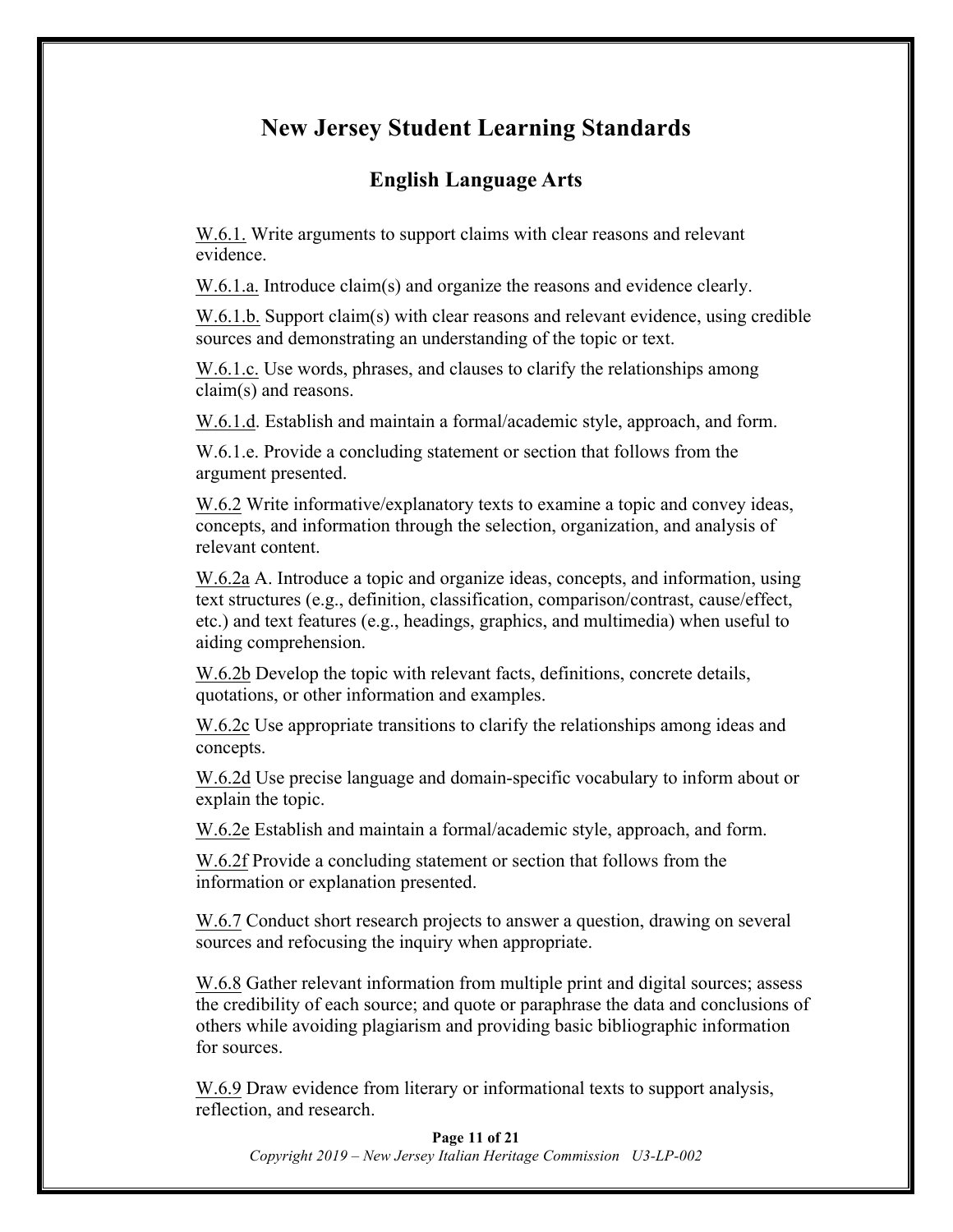W.6.9a Apply *grade 6 Reading standards* to literature (e.g., "Compare and contrast texts in different forms or genres [e.g., stories and poems; historical novels and fantasy stories] in terms of their approaches to similar themes and topics").

W.6.9b Apply *grade 6 Reading standards* to literary nonfiction (e.g., "Trace and evaluate the argument and specific claims in a text, distinguishing claims that are supported by reasons and evidence from claims that are not").

W.7.1 Write arguments to support claims with clear reasons and relevant evidence.

W.7.1a Introduce claim(s), acknowledge alternate or opposing claims, and organize the reasons and evidence logically.

W.7.1b Support claim(s) with logical reasoning and relevant evidence, using accurate, credible sources and demonstrating an understanding of the topic or text.

W.7.1c Use words, phrases, and clauses to create cohesion and clarify the relationships among claim(s), reasons, and evidence.

W.7.1d Establish and maintain a formal style/academic style, approach, and form.

W.7.1e Provide a concluding statement or section that follows from and supports the argument presented.

W.7.2 Write informative/explanatory texts to examine a topic and convey ideas, concepts, and information through the selection, organization, and analysis of relevant content.

W.7.2a . Introduce a topic; organize ideas, concepts, and information, using text structures (e.g., definition, classification, comparison/contrast, cause/effect, etc.) and text features (e.g., headings, graphics, and multimedia) when useful to aiding comprehension.

W.7.2b Develop the topic with relevant facts, definitions, concrete details, quotations, or other information and examples.

W.7.2c Use appropriate transitions to create cohesion and clarify the relationships among ideas and concepts.

W.7.2d Establish and maintain a formal style/academic style, approach, and form

W.7.2e Establish and maintain a formal style/academic style, approach, and form.

W.7.2f Provide a concluding statement or section that follows from and s upports the information or explanation presented.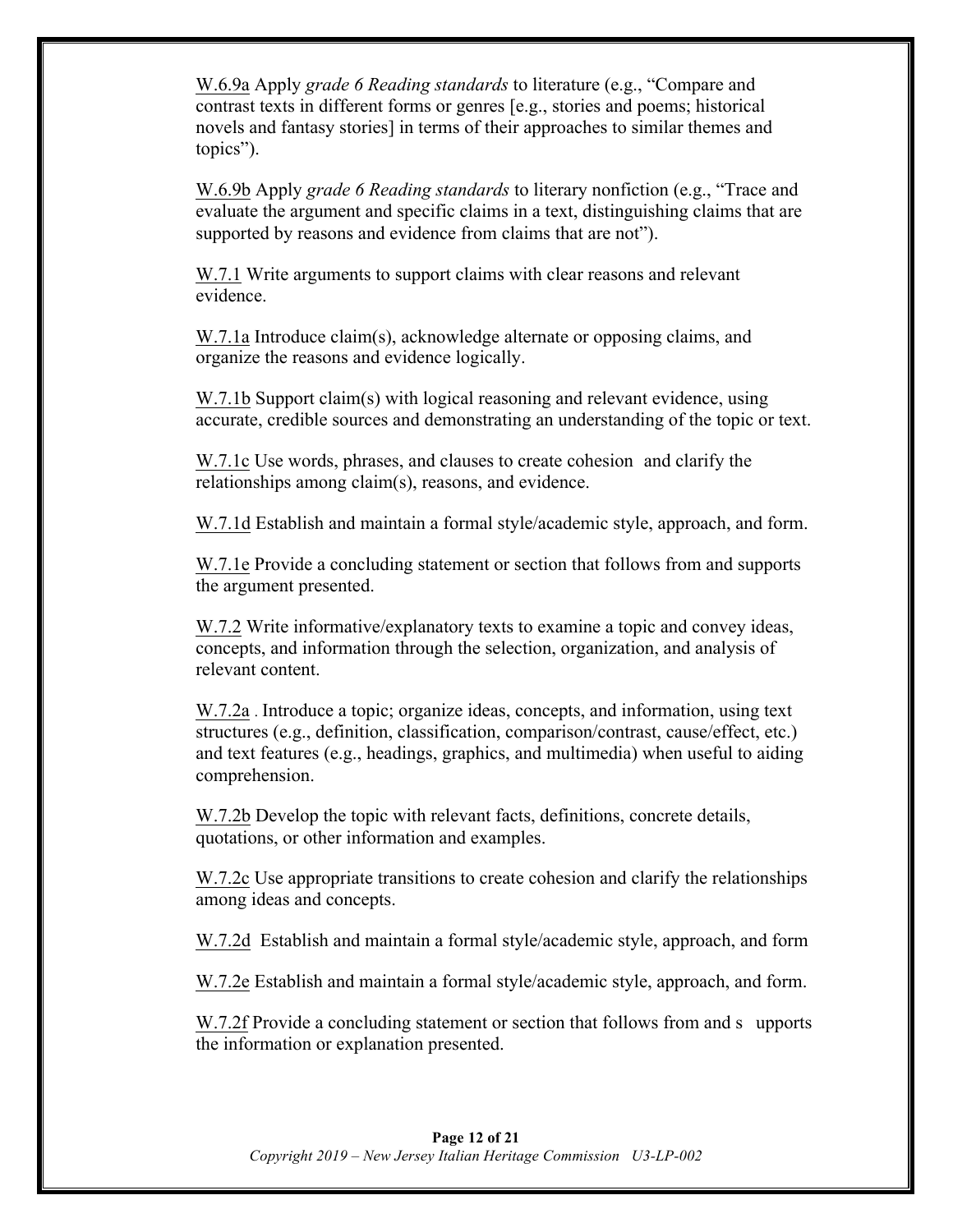W.7.7 Conduct short research projects to answer a question, drawing on several sources and generating additional related, focused questions for further research and investigation.

W.7.8 Gather relevant information from multiple print and digital sources, using search terms effectively; assess the credibility and accuracy of each source; and quote or paraphrase the data and conclusions of others while avoiding plagiarism and following a standard format for citation.

W.7.9 Draw evidence from literary or informational texts to support analysis, reflection, and research.

W.7.9a Apply *grade 7 Reading standards* to literature (e.g., "Compare and contrast a fictional portrayal of a time, place, or character and a historical account of the same period as a means of understanding how authors of fiction use or alter history").

W.7.9b Apply *grade 7 Reading standards* to literary nonfiction (e.g. "Trace and evaluate the argument and specific claims in a text, assessing whether the reasoning is sound and the evidence is relevant and sufficient to support the claims").

W.8.1 Write arguments to support claims with clear reasons and relevant evidence

W.8.1a Introduce claim(s), acknowledge and distinguish the claim(s) from alternate or opposing claims, and organize the reasons and evidence logically.

W.8.1b Support claim(s) with logical reasoning and relevant evidence, using accurate, credible sources and demonstrating an understanding of the topic or text.

W.8.1c Use words, phrases, and clauses to create cohesion and clarify the relationships among claim(s), counterclaims, reasons, and evidence.

W.8.1d D. Establish and maintain a formal style/academic style, approach, and form.

W.8.1e Provide a concluding statement or section that follows from and supports the argument presented.

W.8.2 Write informative/explanatory texts to examine a topic and convey ideas, concepts, and information through the selection, organization, and analysis of relevant content.

W.8.2.a Introduce a topic and organize ideas, concepts, and information, using text structures (e.g., definition, classification, comparison/contrast, cause/effect, etc.) and text features (e.g., headings, graphics, and multimedia).

W.8.2b. Develop the topic with relevant, well-chosen facts, definitions, concrete details, quotations, or other information and examples.

#### **Page 13 of 21**

*Copyright 2019 – New Jersey Italian Heritage Commission U3-LP-002*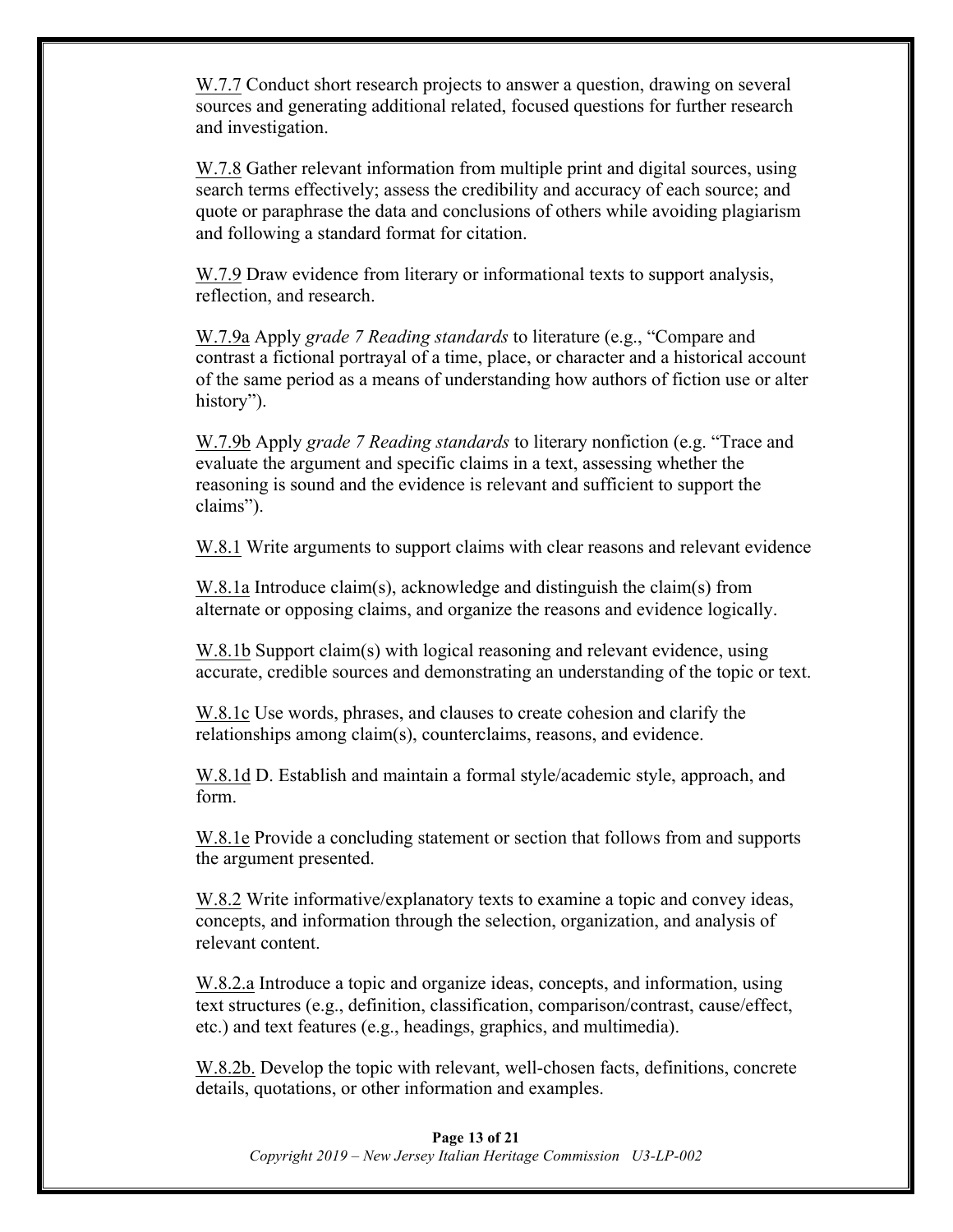W.8.2.c. Use appropriate and varied transitions to create cohesion and clarify the relationships among ideas and concepts.

W.8.2.d. Use precise language and domain-specific vocabulary to inform about or explain the topic.

W.8.2.e. Establish and maintain a formal style/academic style, approach, and form.

W.8.2f Provide a concluding statement or section that follows from and supports the information or explanation presented.

W.8.7 Conduct short research projects to answer a question (including a selfgenerated question), drawing on several sources and generating additional related, focused questions that allow for multiple avenues of exploration.

W.8.8 Gather relevant information from multiple print and digital sources, using search terms effectively; assess the credibility and accuracy of each source; and quote or paraphrase the data and conclusions of others while avoiding plagiarism and following a standard format for citation.

W.8.9 Draw evidence from literary or informational texts to support analysis, reflection, and research.

W.8.9a Apply *grade 8 Reading standards* to literature (e.g., "Analyze how a modern work of fiction draws on themes, patterns of events, or character types from myths, traditional stories, or religious works such as the Bible, including describing how the material is rendered new").

W.8.9b Apply *grade 8 Reading standards* to literary nonfiction (e.g., "Delineate and evaluate the argument and specific claims in a text, assessing whether the reasoning is sound and the evidence is relevant and sufficient; recognize when irrelevant evidence is introduced").

W.9-10.1 Write arguments to support claims in an analysis of substantive topics or texts, using valid reasoning and relevant and sufficient evidence.

W.9-10.1a Introduce precise claim(s), distinguish the claim(s) from alternate or opposing claims, and create an organization that establishes clear relationships among claim(s), counterclaims, reasons, and evidence.

W.9-10.1b Develop claim(s) and counterclaims avoiding common logical fallacies, propaganda devices, and using sound reasoning, supplying evidence for each while pointing out the strengths and limitations of both in a manner that anticipates the audience's knowledge level and concerns.

W.9-10.1c. Use transitions (e.g. words, phrases, clauses) to link the major sections of the text, create cohesion, and clarify the relationships between claim(s) and reasons, between reasons and evidence, and between claim(s) and counterclaims.

#### **Page 14 of 21** *Copyright 2019 – New Jersey Italian Heritage Commission U3-LP-002*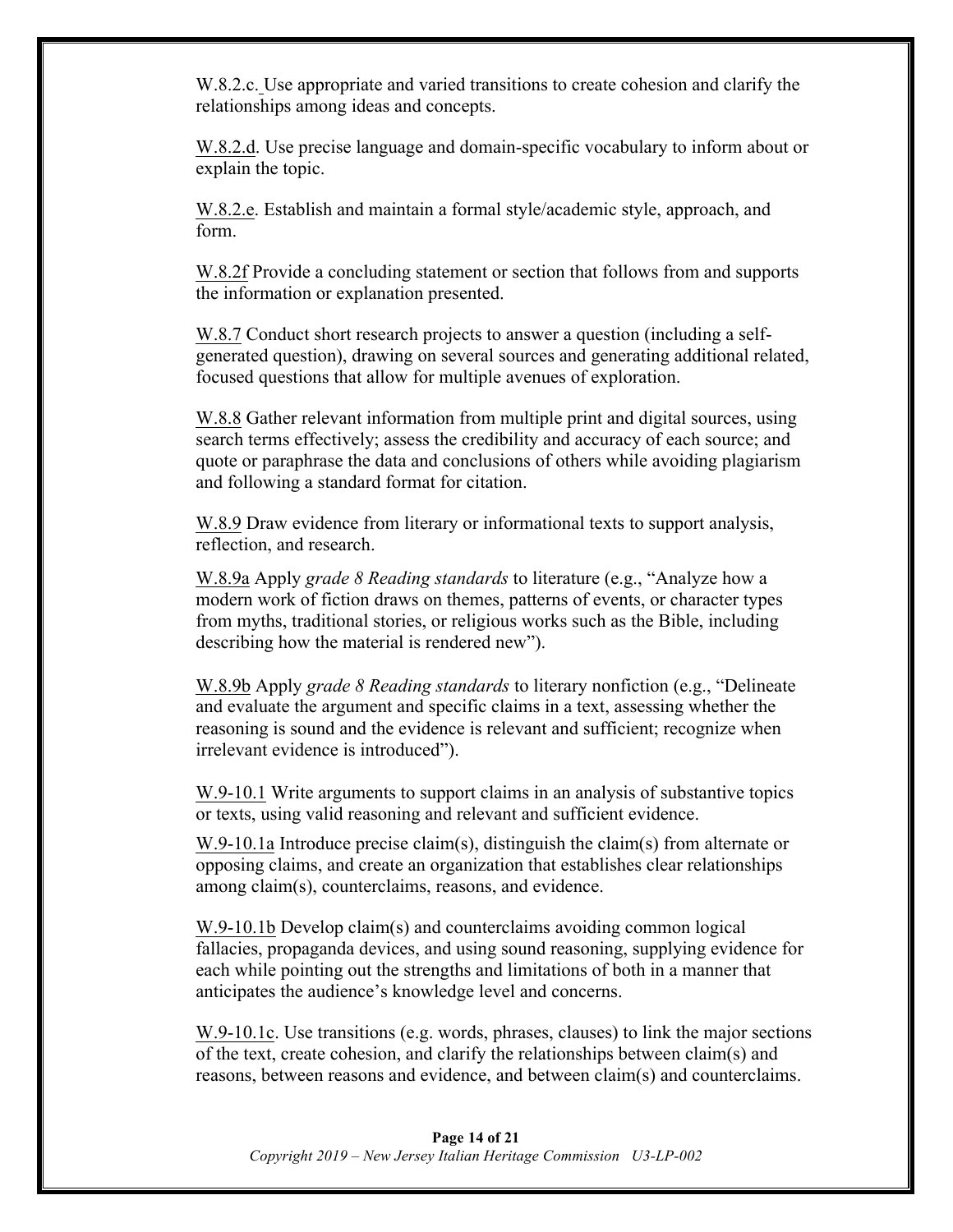W.9-10.1d. Establish and maintain a style and tone appropriate to the audience and purpose (e.g. formal and objective for academic writing) while attending to the norms and conventions of the discipline in which they are writing.

W.9-10.1.e. Provide a concluding paragraph or section that supports the argument presented.

W.9-10.2 Write informative/explanatory texts to examine and convey complex ideas, concepts, and information clearly and accurately through the effective selection, organization, and analysis of content.

W.9-10.2a Introduce a topic; organize complex ideas, concepts, and information to make important connections and distinctions; include formatting (e.g., headings), graphics (e.g., figures, tables), and multimedia when useful to aiding comprehension.

W.9-10.2b Develop the topic with well-chosen, relevant, and sufficient facts, extended definitions, concrete details, quotations, or other information and examples appropriate to the audience's knowledge of the topic.

W.9-10.2c Use appropriate and varied transitions to link the major sections of the text, create cohesion, and clarify the relationships among complex ideas and concepts.

W.9-10.2d Use precise language and domain-specific vocabulary to manage the complexity of the topic.

W.9-10.2e Establish and maintain a style and tone appropriate to the audience and purpose (e.g. formal and objective for academic writing) while attending to the norms and conventions of the discipline in which they are writing.

W.9-10.2f Provide a concluding paragraph or section that supports the argument presented (e.g., articulating implications or the significance of the topic).

W.9-10.7 Conduct short as well as more sustained research projects to answer a question (including a self-generated question) or solve a problem; narrow or broaden the inquiry when appropriate; synthesize multiple sources on the subject, demonstrating understanding of the subject under investigation.

W.9-10.8 Gather relevant information from multiple authoritative print and digital sources, using advanced searches effectively; assess the usefulness of each source in answering the research question; integrate information into the text selectively to maintain the flow of ideas, avoiding plagiarism and following a standard format for citation. (MLA or APA Style Manuals).

W.9-10.9 Draw evidence from literary or nonliterary informational texts to support analysis, reflection, and research.

W.9-10.9a Apply *grades 9–10 Reading standards* to literature (e.g., "Analyze how an author draws on and transforms source material in a specific work [e.g.,

**Page 15 of 21** *Copyright 2019 – New Jersey Italian Heritage Commission U3-LP-002*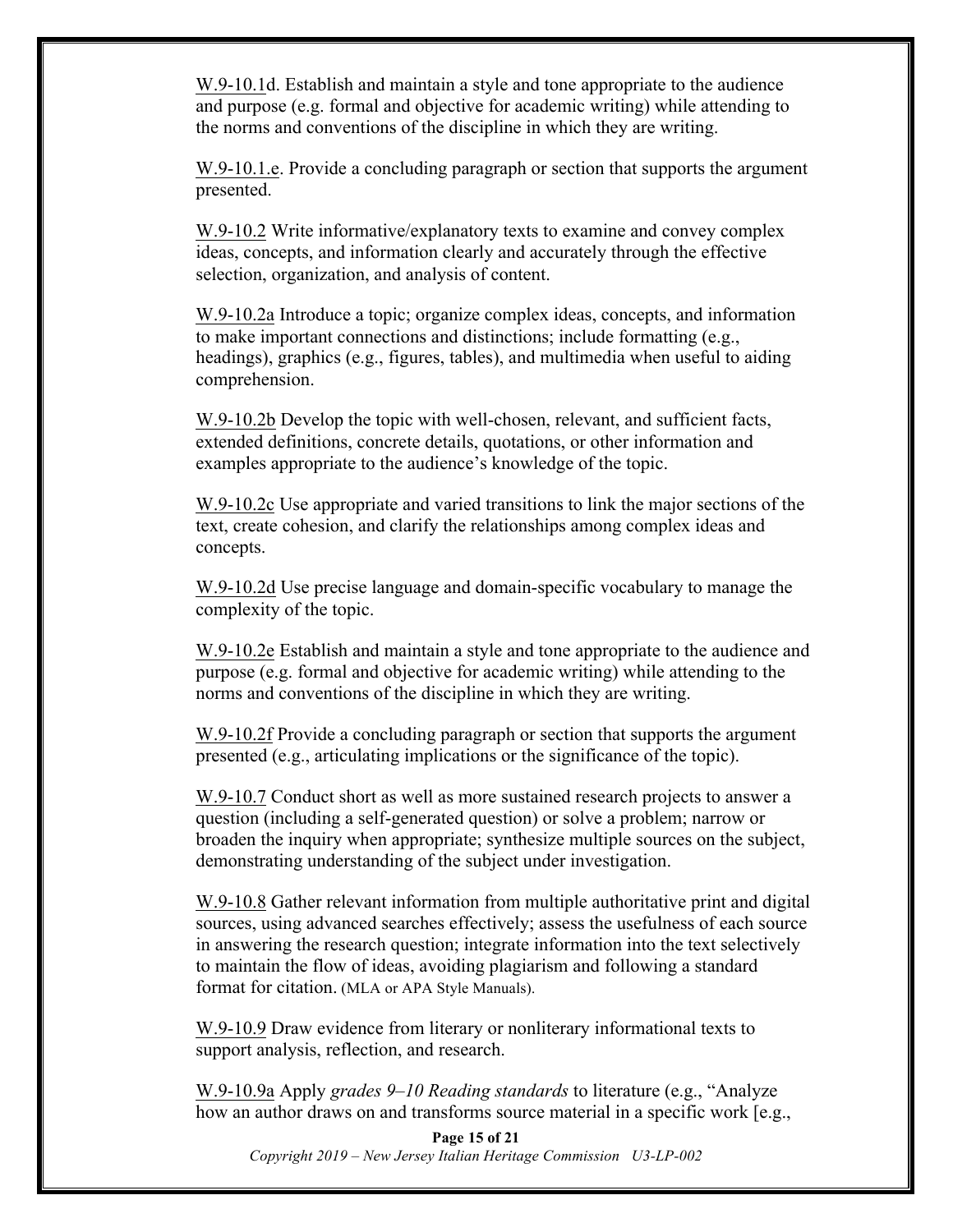how Shakespeare treats a theme or topic from mythology or the Bible or how a later author draws on a play by Shakespeare]").

W.9-10.9b Apply *grades 9–10 Reading standards* to nonfiction information (e.g., "Delineate and evaluate the argument and specific claims in a text, assessing whether the reasoning is valid and the evidence is relevant and sufficient; identify false statements and fallacious reasoning").

W.11-12.1 Write arguments to support claims in an analysis of substantive topics or texts, using valid reasoning and relevant and sufficient evidence.

W.11-12.1a Introduce precise, knowledgeable claim(s), establish the significance of the claim(s), distinguish the claim(s) from alternate or opposing claims, and create an organization that logically sequences claim(s), counterclaims, reasons, and evidence.

W.11-12.1b Develop claim(s) and counterclaims avoiding common logical fallacies and using sound reasoning and thoroughly, supplying the most relevant evidence for each while pointing out the strengths and limitations of both in a manner that anticipates the audience's knowledge level, concerns, values, and possible biases.

W.11-12.1c. Use transitions (e.g. words, phrases, clauses) to link the major sections of the text, create cohesion, and clarify the relationships between claim(s) and reasons, between reasons and evidence, and between claim(s) and counterclaims.

W.11-12.1d. Establish and maintain a style and tone appropriate to the audience and purpose (e.g. formal and objective for academic writing) while attending to the norms and conventions of the discipline in which they are writing. E. Provide a concluding paragraph or section that supports the argument presented (e.g., articulating implications or the significance of the topic).

W.11-12.2 Write informative/explanatory texts to examine and convey complex ideas, concepts, and information clearly and accurately through the effective selection, organization, and analysis of content.

W.11-12.2a Introduce a topic; organize complex ideas, concepts, and information so that each new element builds on that which precedes it to create a unified whole; include formatting (e.g., headings), graphics (e.g., figures, tables), and multimedia when useful to aiding comprehension.

W.11-12.2b Develop the topic thoroughly by selecting the most significant and relevant facts, extended definitions, concrete details, quotations, or other information and examples appropriate to the audience's knowledge of the topic.

W.11-12.2c Use appropriate and varied transitions and syntax to link the major sections of the text, create cohesion, and clarify the relationships among complex ideas and concepts.

**Page 16 of 21** *Copyright 2019 – New Jersey Italian Heritage Commission U3-LP-002*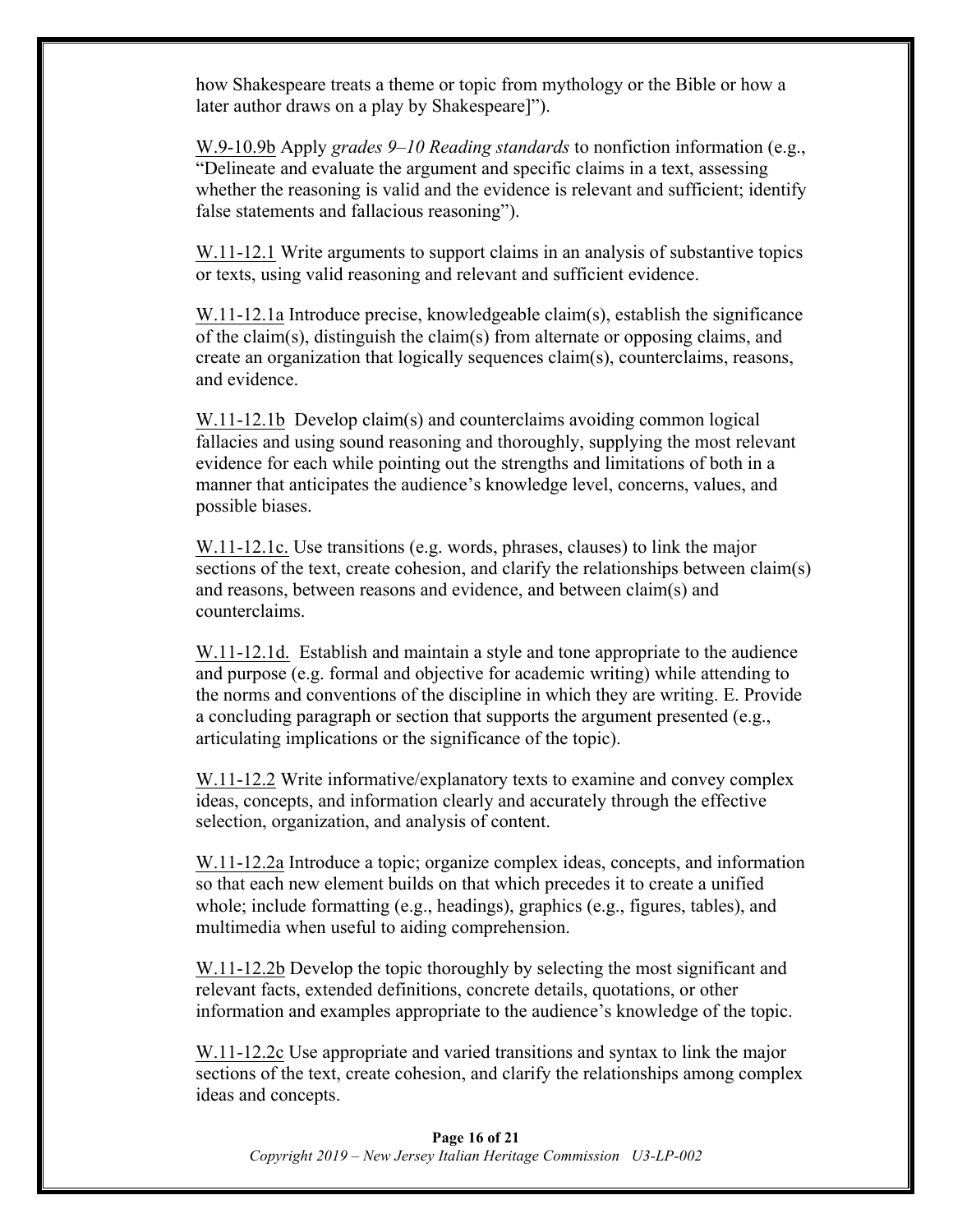W.11-12.2d Use precise language, domain-specific vocabulary, and techniques such as metaphor, simile, and analogy to manage the complexity of the topic.

W.11-12.2.e Establish and maintain a style and tone appropriate to the audience and purpose (e.g. formal and objective for academic writing) while attending to the norms and conventions of the discipline in which they are writing.

W.11-12.2. f. Provide a concluding paragraph or section that supports the argument presented (e.g., articulating implications or the significance of the topic).

W.11-12.7 Conduct short as well as more sustained research projects to answer a question (including a self-generated question) or solve a problem; narrow or broaden the inquiry when appropriate; synthesize multiple sources on the subject, demonstrating understanding of the subject under investigation.

W.11-12.8 Gather relevant information from multiple authoritative print and digital sources, using advanced searches effectively; assess the strengths and limitations of each source in terms of the task, purpose, and audience; integrate information into the text selectively to maintain the flow of ideas, avoiding plagiarism and overreliance on any one source and following a standard format for citation. (MLA or APA Style Manuals).

W.11-12.9 Draw evidence from literary or informational texts to support analysis, reflection, and research.

W.11-12.9a Apply g*rades 11–12 Reading standards* to literature (e.g., "Demonstrate knowledge of eighteenth-, nineteenth- and early-twentieth-century foundational works of American literature, including how two or more texts from the same period treat similar themes or topics").

W.11-12.9b Apply *grades 11–12 Reading standards* to literary nonfiction (e.g., "Delineate and evaluate the reasoning in seminal U.S. texts, including the application of constitutional principles and use of legal reasoning [e.g., in U.S. Supreme Court Case majority opinions and dissents] and the premises, purposes, and arguments in works of public advocacy [e.g., *The Federalist*, presidential addresses]").

SL.6.1 Engage effectively in a range of collaborative discussions (one-on-one, in groups, and teacher-led) with diverse partners on grade 6 topics, texts, and issues, building on others' ideas and expressing their own clearly.

SL.6.1a Come to discussions prepared, having read or studied required material; explicitly draw on that preparation by referring to evidence on the topic, text, or issue to probe and reflect on ideas under discussion.

SL.6.1b Follow rules for collegial discussions, set specific goals and deadlines, and define individual roles as needed.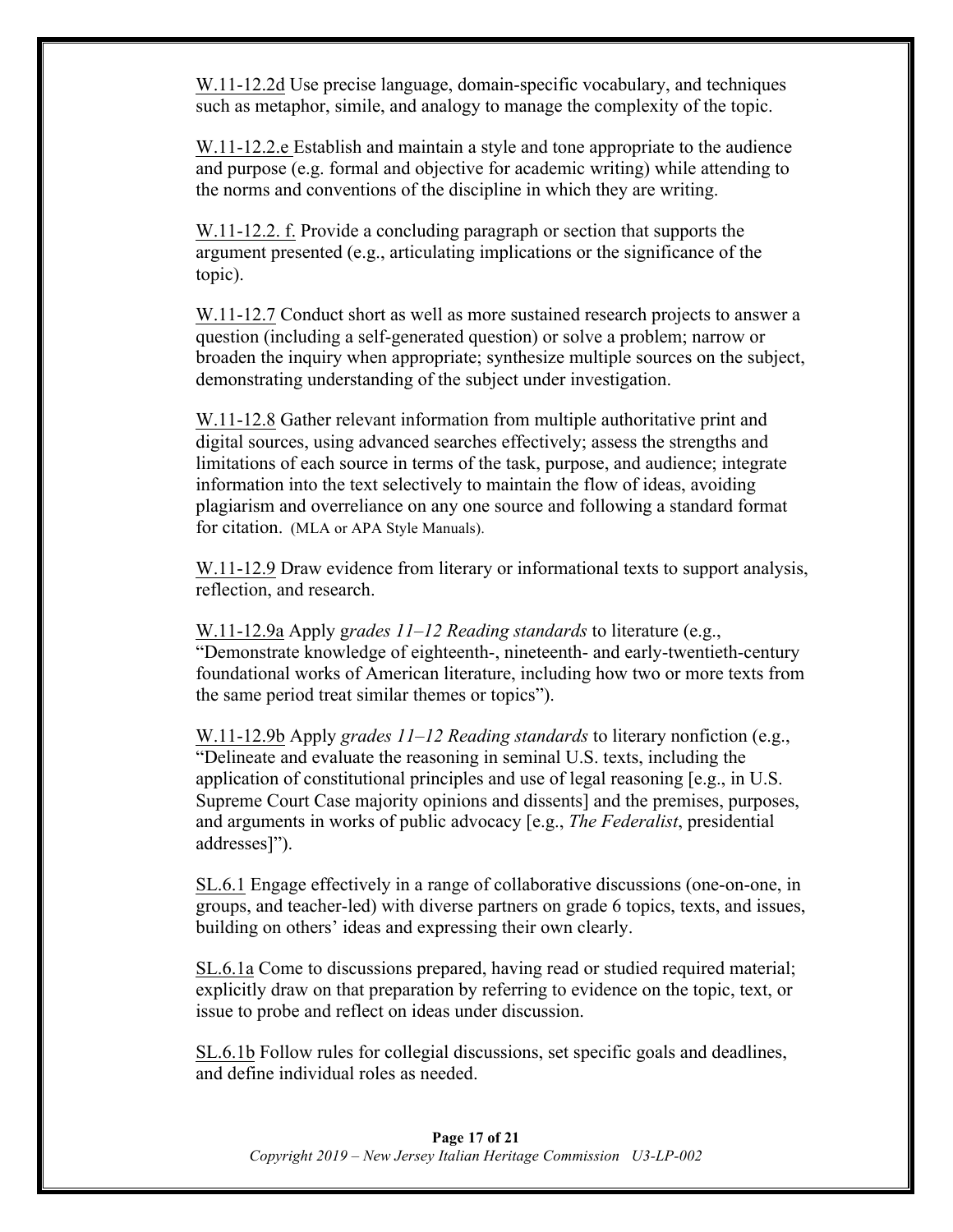SL.6.1c Pose and respond to specific questions with elaboration and detail by making comments that contribute to the topic, text, or issue under discussion.

SL.6.1d Review the key ideas expressed and demonstrate understanding of multiple perspectives through reflection and paraphrasing.

SL.6.2 Interpret information presented in diverse media and formats (e.g., visually, quantitatively, orally) and explain how it contributes to a topic, text, or issue under study.

SL.6.3 Delineate a speaker's argument and specific claims, distinguishing claims that are supported by reasons and evidence from claims that are not.

SL.6.4 Present claims and findings, sequencing ideas logically and using pertinent descriptions, facts, and details to accentuate main ideas or themes; use appropriate eye contact, adequate volume, and clear pronunciation.

SL.6.5 Include multimedia components (e.g., graphics, images, music, sound) and visual displays in presentations to clarify information.

SL.6.6 Adapt speech to a variety of contexts and tasks, demonstrating command of formal English when indicated or appropriate. (See grade 6 Language standards 1 and 3 here for specific expectations.)

SL.7.1 Engage effectively in a range of collaborative discussions (one-on-one, in groups, and teacher-led) with diverse partners on grade 7 topics, texts, and issues, building on others' ideas and expressing their own clearly.

SL.7.1a Come to discussions prepared, having read or researched material under study; explicitly draw on that preparation by referring to evidence on the topic, text, or issue to probe and reflect on ideas under discussion.

SL.7.1b Follow rules for collegial discussions, track progress toward specific goals and deadlines, and define individual roles as needed.

SL.7.1c Pose questions that elicit elaboration and respond to others' questions and comments with relevant observations and ideas that bring the discussion back on topic as needed.

SL.7.1d Acknowledge new information expressed by others and, when warranted, modify their own views.

SL.7.2 Analyze the main ideas and supporting details presented in diverse media and formats (e.g., visually, quantitatively, orally) and explain how the ideas clarify a topic, text, or issue under study.

SL.7.3 Delineate a speaker's argument and specific claims, evaluating the soundness of the reasoning and the relevance and sufficiency of the evidence.

#### **Page 18 of 21** *Copyright 2019 – New Jersey Italian Heritage Commission U3-LP-002*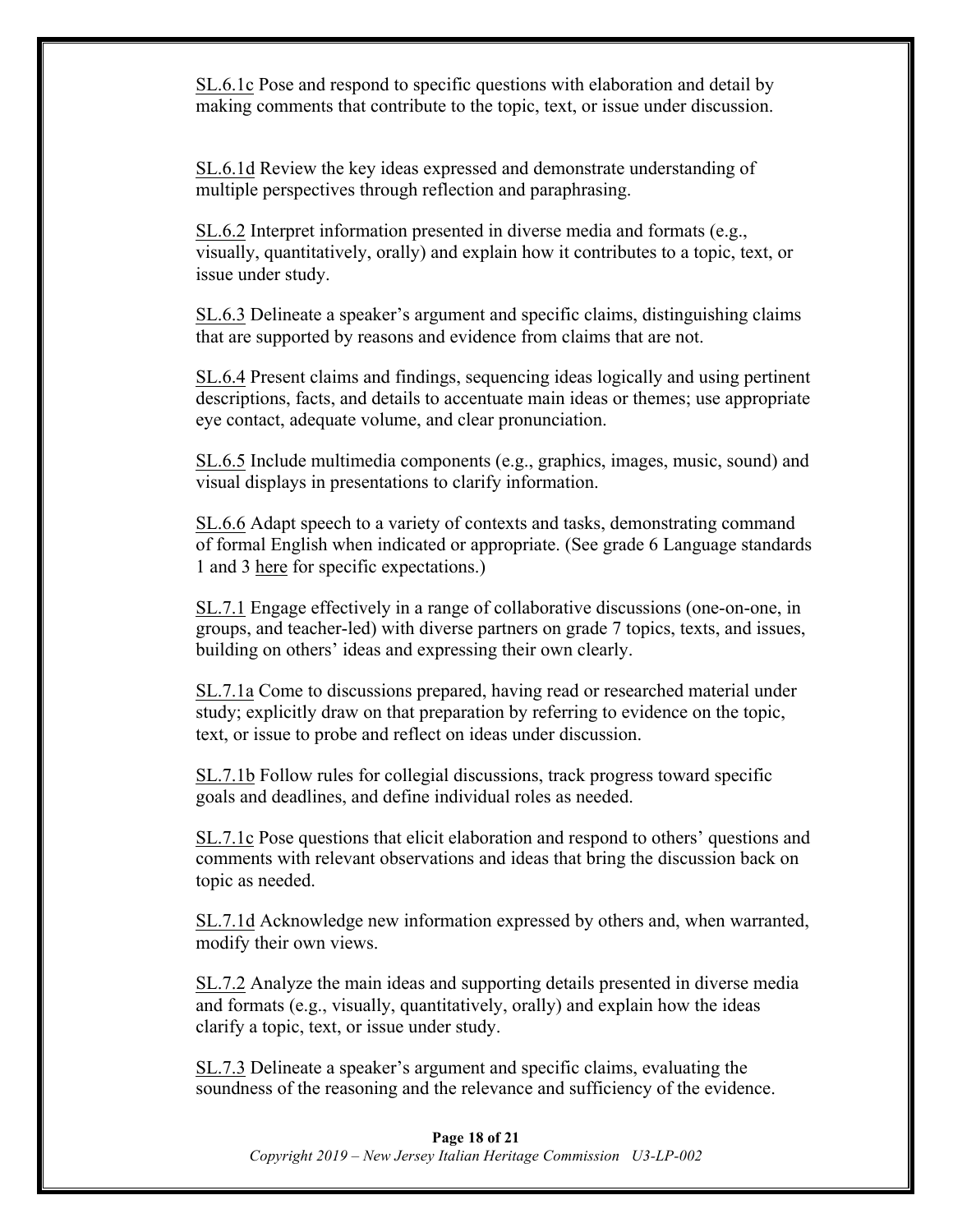SL.7.4 Present claims and findings, emphasizing salient points in a focused, coherent manner with pertinent descriptions, facts, details, and examples; use appropriate eye contact, adequate volume, and clear pronunciation.

SL.7.5 Include multimedia components and visual displays in presentations to clarify claims and findings and emphasize salient points.

SL.7.6 Adapt speech to a variety of contexts and tasks, demonstrating command of formal English when indicated or appropriate. (See grade 7 Language standards 1 and 3 here for specific expectations.)

SL.8.1 Engage effectively in a range of collaborative discussions (one-on-one, in groups, and teacher-led) with diverse partners on grade 8 topics, texts, and issues, building on others' ideas and expressing their own clearly.

SL.8.1a Come to discussions prepared, having read or researched material under study; explicitly draw on that preparation by referring to evidence on the topic, text, or issue to probe and reflect on ideas under discussion.

SL.8.1b Follow rules for collegial discussions and decision-making, track progress toward specific goals and deadlines, and define individual roles as needed.

SL.8.1c Pose questions that connect the ideas of several speakers and respond to others' questions and comments with relevant evidence, observations, and ideas.

SL.8.1d Acknowledge new information expressed by others, and, when warranted, qualify or justify their own views in light of the evidence presented.

SL.8.2 Analyze the purpose of information presented in diverse media and formats (e.g., visually, quantitatively, orally) and evaluate the motives (e.g., social, commercial, political) behind its presentation.

SL.8.3 Delineate a speaker's argument and specific claims, evaluating the soundness of the reasoning and relevance and sufficiency of the evidence and identifying when irrelevant evidence is introduced.

SL.8.4 Present claims and findings, emphasizing salient points in a focused, coherent manner with relevant evidence, sound valid reasoning, and well-chosen details; use appropriate eye contact, adequate volume, and clear pronunciation.

SL.8.5 Integrate multimedia and visual displays into presentations to clarify information, strengthen claims and evidence, and add interest.

SL.8.6 Adapt speech to a variety of contexts and tasks, demonstrating command of formal English when indicated or appropriate. (See grade 8 Language standards 1 and 3 here for specific expectations.)

SL.9-10.1 Initiate and participate effectively in a range of collaborative discussions (one-on-one, in groups, and teacher-led) with diverse partners on

**Page 19 of 21** *Copyright 2019 – New Jersey Italian Heritage Commission U3-LP-002*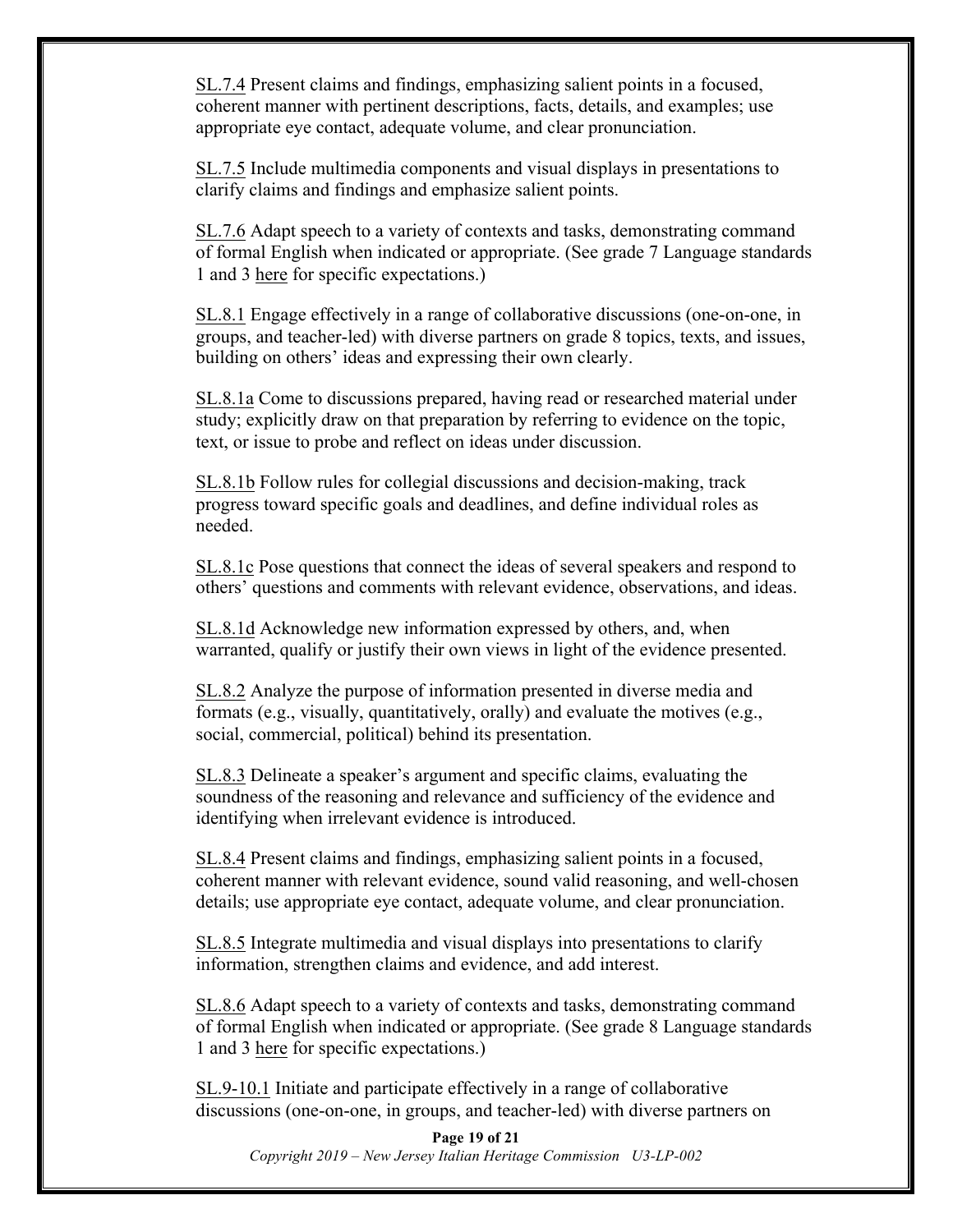grades 9–10 topics, texts, and issues, building on others' ideas and expressing their own clearly and persuasively.

SL.9-10.1a Come to discussions prepared, having read and researched material under study; explicitly draw on that preparation by referring to evidence from texts and other research on the topic or issue to stimulate a thoughtful, wellreasoned exchange of ideas.

SL.9-10.1b Work with peers to set rules for collegial discussions and decisionmaking (e.g., informal consensus, taking votes on key issues, presentation of alternate views), clear goals and deadlines, and individual roles as needed.

SL.9-10.1c Propel conversations by posing and responding to questions that relate the current discussion to broader themes or larger ideas; actively incorporate others into the discussion; and clarify, verify, or challenge ideas and conclusions.

SL.9-10.1d Respond thoughtfully to diverse perspectives, summarize points of agreement and disagreement, and, when warranted, qualify or justify their own views and understanding and make new connections in light of the evidence and reasoning presented.

SL.9-10.2 Integrate multiple sources of information presented in diverse media or formats (e.g., visually, quantitatively, orally) evaluating the credibility and accuracy of each source.

SL.9-10.3 Evaluate a speaker's point of view, reasoning, and use of evidence and rhetoric, identifying any fallacious reasoning or exaggerated or distorted evidence.

SL.9-10.4 Present information, findings, and supporting evidence clearly, concisely, and logically such that listeners can follow the line of reasoning and the organization, development, substance, and style are appropriate to purpose, audience, and task.

SL.9-10.5 Make strategic use of digital media (e.g., textual, graphical, audio, visual, and interactive elements) in presentations to enhance understanding of findings, reasoning, and evidence and to add interest.

SL.9-10.6 Adapt speech to a variety of contexts and tasks, demonstrating command of formal English when indicated or appropriate. (See grades 9–10 Language standards 1 and 3 here for specific expectations.)

RH.6-8.1 Cite specific textual evidence to support analysis of primary and secondary sources.

RH.6-8.8 Distinguish among fact, opinion, and reasoned judgment in a text.

RH.6-8.9 Analyze the relationship between a primary and secondary source on the same topic.

#### **Page 20 of 21** *Copyright 2019 – New Jersey Italian Heritage Commission U3-LP-002*